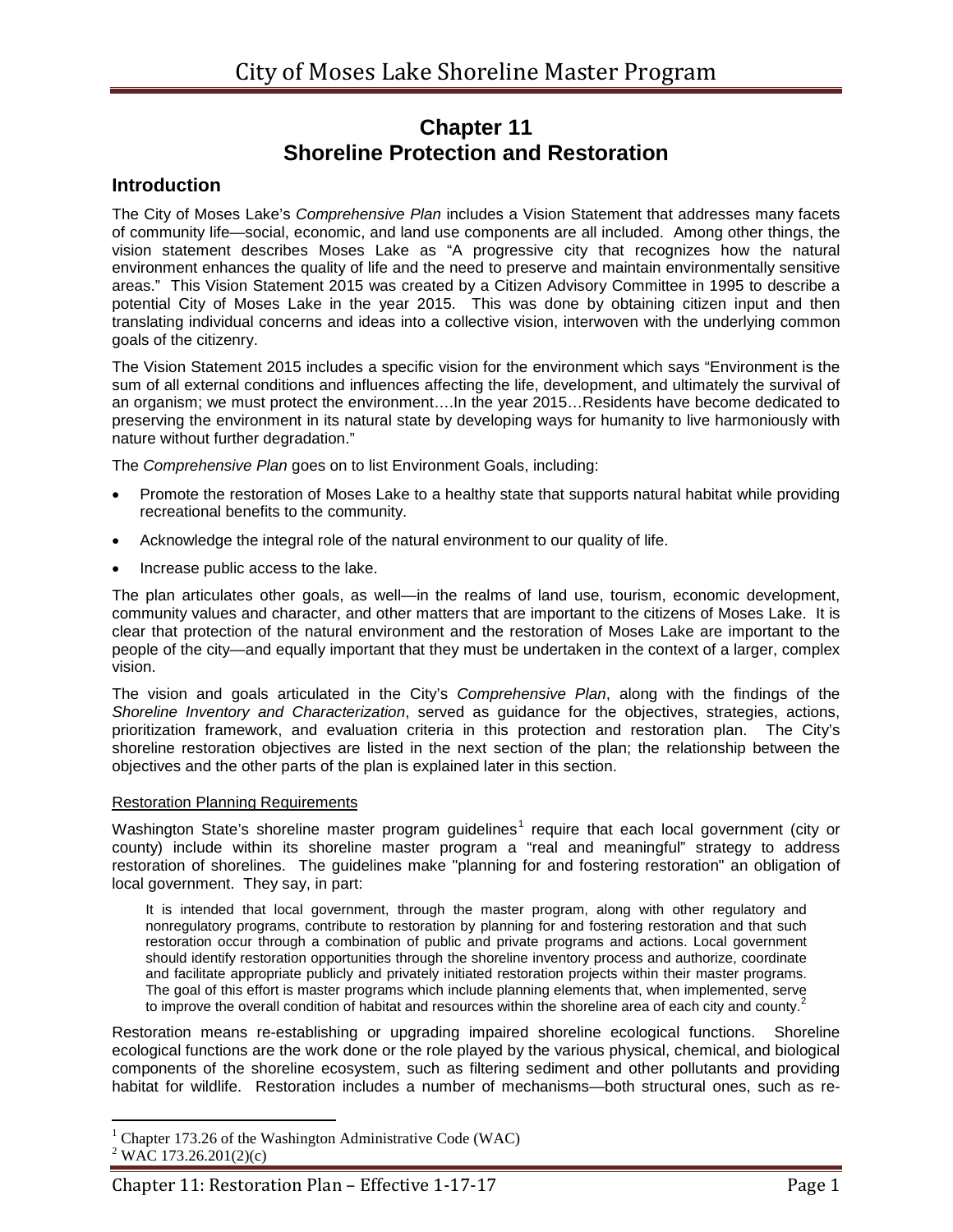vegetation and removal of intrusive shoreline structures, and non-structural ones such as development standards that decrease erosion and protect shoreline vegetation.

The restoration planning that must be completed during the process of amending a shoreline master program is not intended to directly mitigate past or future development impacts on the City's shorelines. It is intended to guide restoration that will improve overall environmental conditions as they exist at the time of the shoreline inventory. Restoration does not imply a requirement to return the shoreline area to aboriginal or pre-European settlement conditions.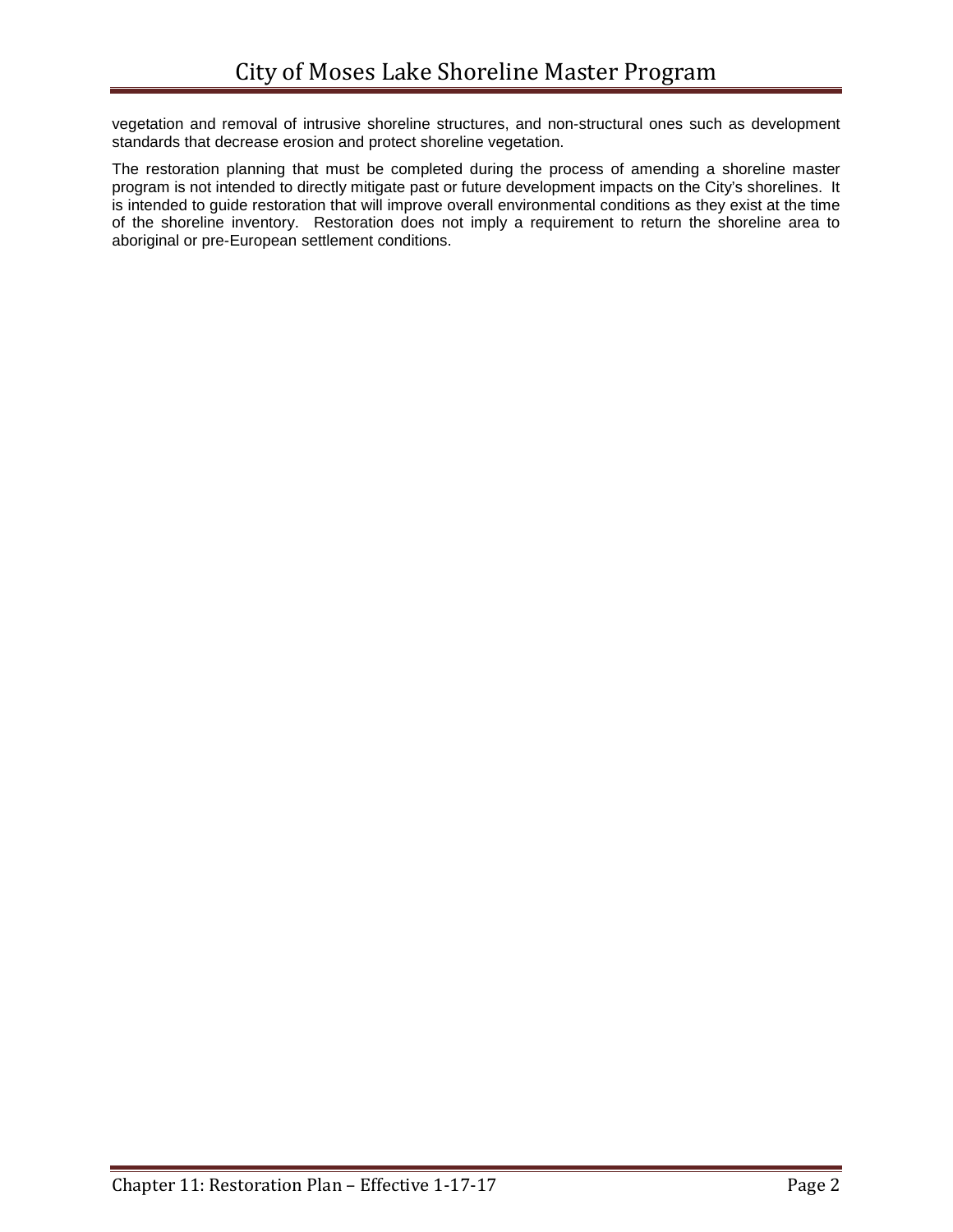### How this plan is organized

The shoreline master program guidelines include six restoration planning steps. The State's intent is that, by completing the six steps, the City will create a framework for restoring ecological functions that have been impaired as a result of past development of the shoreline. The table below lists the six steps, and will also tell you how and where each one has been addressed.

| <b>Restoration planning steps</b>                                                                                                                                                                                                                                                         | How and where each step is addressed                                                                                                                                                                                                                                                                                                                                                                                                      |
|-------------------------------------------------------------------------------------------------------------------------------------------------------------------------------------------------------------------------------------------------------------------------------------------|-------------------------------------------------------------------------------------------------------------------------------------------------------------------------------------------------------------------------------------------------------------------------------------------------------------------------------------------------------------------------------------------------------------------------------------------|
| Identify degraded areas, impaired ecological functions,<br>and sites with potential for restoration                                                                                                                                                                                       | Degraded areas and impaired ecological functions are<br>identified in the Shoreline Inventory and Characterization.<br>Sites with potential for restoration are identified on the<br>accompanying Restoration Potential map. They are<br>included in the table of Restoration Opportunities below.                                                                                                                                        |
| Establish overall goals and priorities for restoration of<br>degraded areas and impaired ecological functions                                                                                                                                                                             | The restoration goal was drawn from the City of Moses<br>Lake's Comprehensive Plan. (This restoration plan also<br>includes objectives that are more specific about how the<br>goal is to be achieved. Those objectives were drawn from<br>the Shoreline Inventory and Characterization.) Both goal<br>and objectives are detailed in the "Restoration Goal and<br>Objectives" section of this restoration plan.                          |
|                                                                                                                                                                                                                                                                                           | The plan also includes restoration strategies and actions,<br>and prioritization criteria that reflect the City's interests<br>and will give the city a basis for deciding which actions to<br>undertake or to support others in undertaking. The<br>strategies and actions are listed in the "Restoration<br>Opportunities" section of the plan. The criteria are listed<br>in the section of the plan that addresses "The City's Role." |
| Identify existing and ongoing projects and programs<br>that are currently being implemented, or are<br>reasonably assured of being implemented (based on<br>an evaluation of funding likely in the foreseeable<br>future), which are designed to contribute to local<br>restoration goals | The "Existing and Ongoing Programs" section of this plan<br>includes things the City is already doing that contribute to<br>restoration, or that could be modified so that they would<br>contribute to restoration). It also includes programs like<br>watershed planning and TMDL planning that address<br>ecological functions in Moses Lake. It is based on an<br>inventory of ongoing projects and programs.                          |
| Identify additional projects and programs needed to<br>achieve local restoration goals, and implementation<br>strategies including identifying prospective funding<br>sources for those projects and programs                                                                             | This restoration plan includes new projects and programs<br>that could be initiated to contribute to restoration; existing<br>projects and programs that may be able to contribute to<br>restoration; organizations that may undertake, participate<br>in, or contribute to restoration projects; and sources of<br>funding for restoration. All are listed under the heading<br>"Restoration Resources."                                 |
| Identify timelines and benchmarks for implementing<br>restoration projects and programs and achieving local<br>restoration goals                                                                                                                                                          | The section of this plan headed "Benchmarks and<br>Timelines" includes general timelines for achieving the<br>City's restoration goal over a period of 50-60 years. It<br>also includes benchmarks by which the City can measure<br>progress toward each of its objectives by assessing the<br>number of actions that have been completed and the<br>effects of those actions.                                                            |
| Provide for mechanisms or strategies to ensure that<br>restoration projects and programs will be implemented<br>according to plans and to appropriately review the<br>effectiveness of the projects and programs in meeting<br>the overall restoration goals                              | The section of this plan on "The City's Role" discusses<br>project evaluation, monitoring, and adaptive<br>management-tools for selecting projects, assessing their<br>effects, and adapting the restoration plan to meet<br>changing needs, conditions, and resources and to<br>respond to new information.                                                                                                                              |

### **Table 1—Restoration Planning Steps**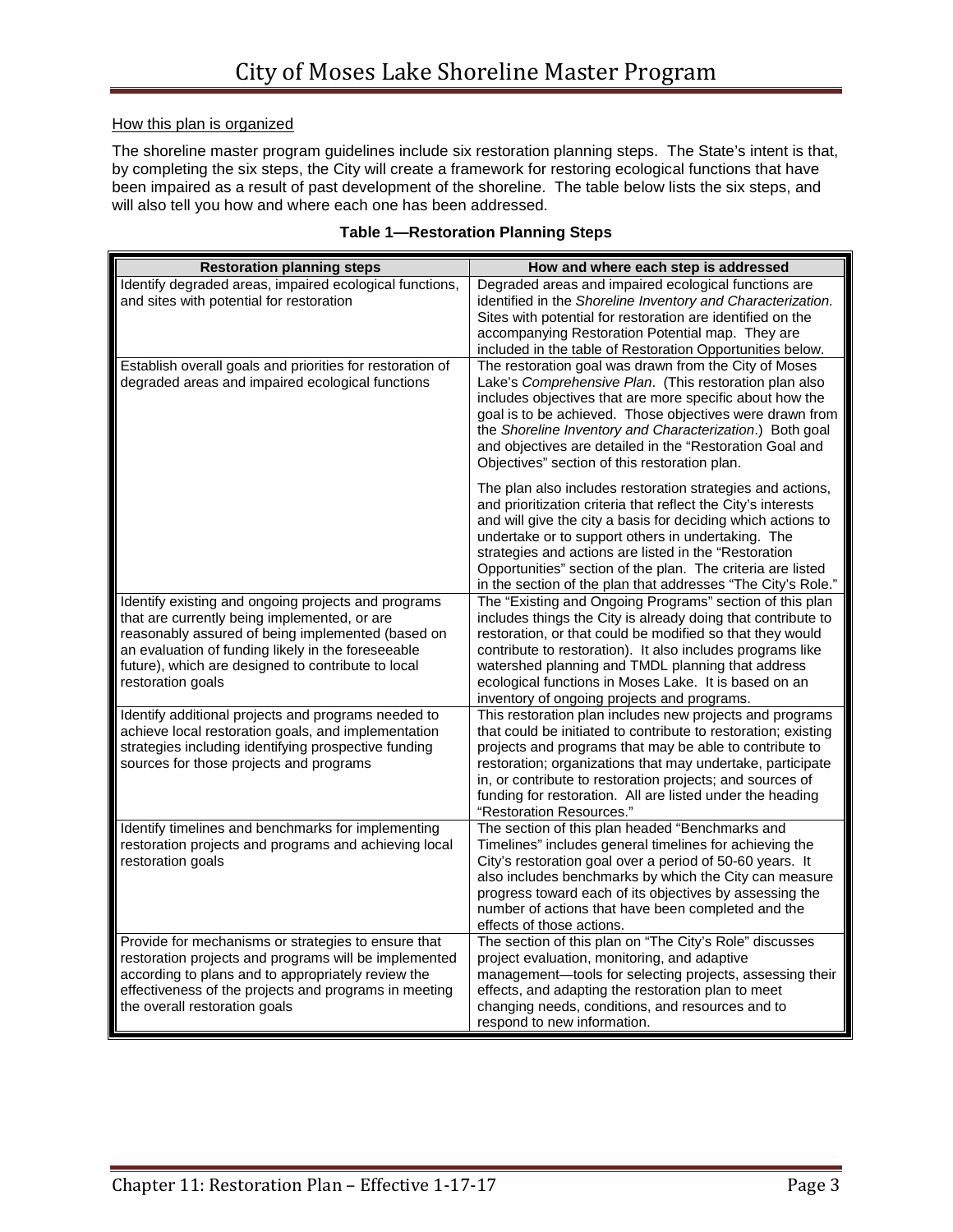This plan lists restoration objectives, strategies, and actions, and potential restoration sites.

- The goal describes a condition the City wants to achieve
- An objective clarifies the actions needed to achieve the City's goal. This plan includes *protection* and *restoration* objectives
- A strategy is one possible means of achieving an objective
- Actions are specific steps that the City or others can take to implement the strategies in the plan

The objectives, strategies, and actions in this plan are based on the *Shoreline Inventory and Characterization*, which identifies three management issues and a number of measures to protect and restore ecosystem-wide processes. The management issues identified in the *Shoreline Inventory and Characterization* are:

- Alterations to hydrology
- Water quality and sediment
- Riparian and wetland habitat

The six objectives address protection and restoration as they relate to each of those issues. Many of the plan's strategies and actions are drawn from the management measures listed in the *Shoreline Inventory and Characterization*. Others have been added where more detail was needed to specify how the management measures would be put into effect, or as a means of implementing policies in other parts of the SMP.

The map portfolio that is part of the *Shoreline Inventory and Characterization* includes a map of restoration opportunities—sites at which some of the actions in this plan could be taken. Many of those sites are on public land or involve city infrastructure. For instance, several storm sewer outfalls have been identified for retrofitting to reduce pollution of the lake. Other sites are on private land. Generally, actions on private land will be voluntary. In some cases, the City may require restoration as a condition of development. Restoration actions will never be required for development of an individual single-family residence, or on land that has already been developed.

#### Adaptive Management

This plan is based on the principle of Adaptive Management—that is, adapting strategies and actions in response to analysis of data gathered from ongoing monitoring of restoration projects and activities. The list of restoration opportunities in the plan is not exhaustive, and it can be expected to evolve over time as the City evaluates the results of completed projects and in response to opportunities and resources available.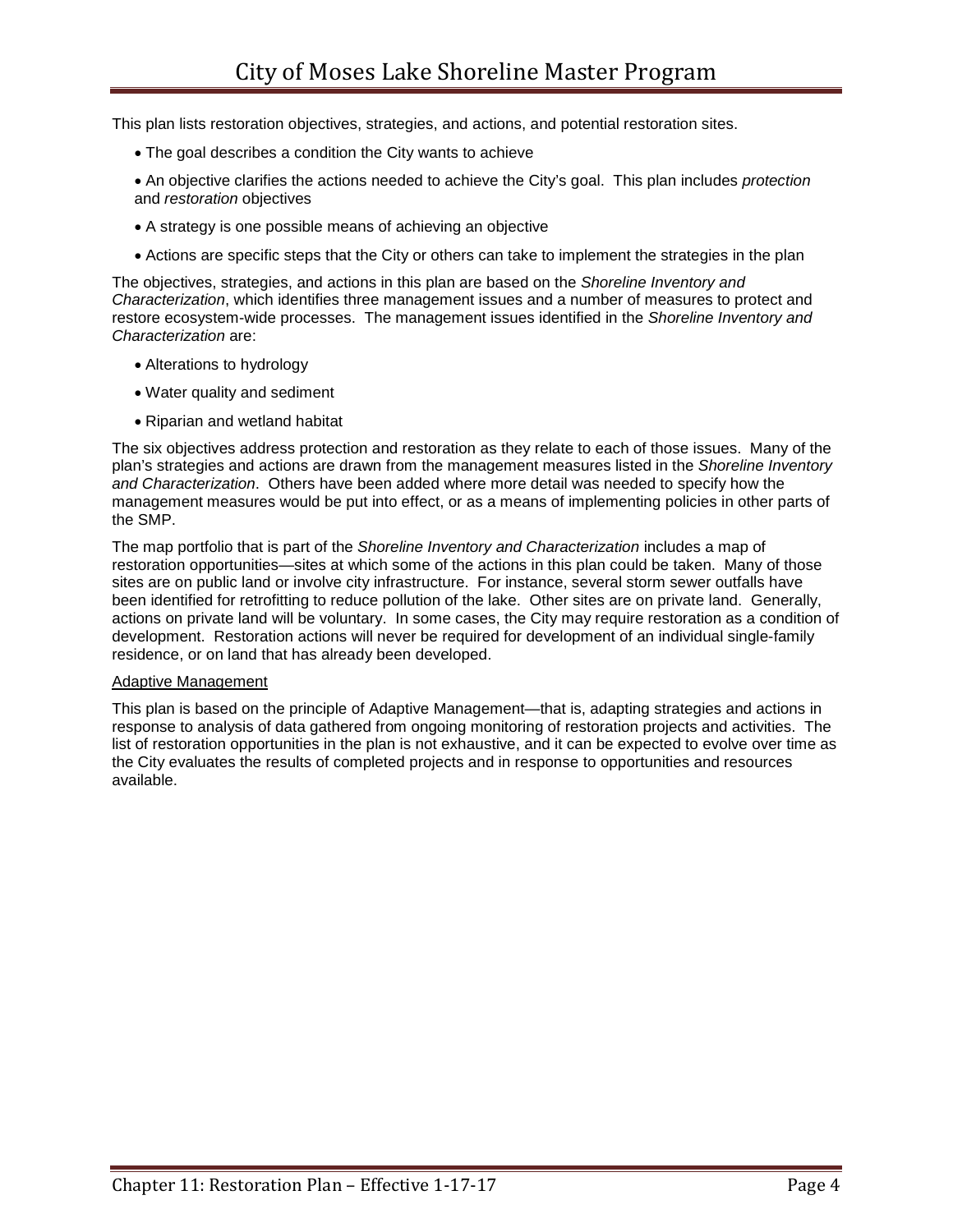### **Restoration Goal and Objectives**

The goal of this protection and restoration plan is drawn directly from the City of Moses Lake's *Comprehensive Plan*: "Promote the restoration of Moses Lake to a healthy state that supports natural habitat while providing recreational benefits to the community."

The health of the lake depends in part on the health of the shoreline. Shoreline ecological functions affect water quality, hydrology (the movement of water throughout the watershed), and fish, bird, and wildlife habitat. Each of those things is important to the overall health of the lake, and also affects the community.

- Water quality affects fish and wildlife and their habitat, recreational use of the lake, and human health—water pollution can reach the aquifer, which is a source of drinking water
- Hydrology affects the availability of water for irrigation (landscape and agricultural), drinking, and recreation
- Habitat provides opportunities for recreation, including economic generators like hunting, fishing, and bird watching

By promoting and supporting restoration of shoreline areas, the City will be taking steps toward restoring the health of the lake as a whole.

The table below shows how the six objectives of the plan relate to the management issues identified in the *Shoreline Inventory and Characterization*.

| <b>Management Issue</b>         | <b>Objective</b>                                                       |
|---------------------------------|------------------------------------------------------------------------|
|                                 |                                                                        |
| Alterations to hydrology        | Protect hydrologic processes from further degradation                  |
|                                 | Restore altered hydrologic processes                                   |
| Water quality and<br>sediment   | Protect water quality, native plant communities, and fish and wildlife |
|                                 | habitat.                                                               |
|                                 | Restore water quality, native plant communities, and fish and wildlife |
|                                 | habitat.                                                               |
|                                 | Protect riparian habitat and migration corridors                       |
| Riparian and wetland<br>habitat | Restore riparian habitat and migration corridors                       |

#### **Table 2—Restoration Objectives**

Strategies, actions, and potential restoration sites related to each objective are tabulated in the Restoration Opportunities section that follows.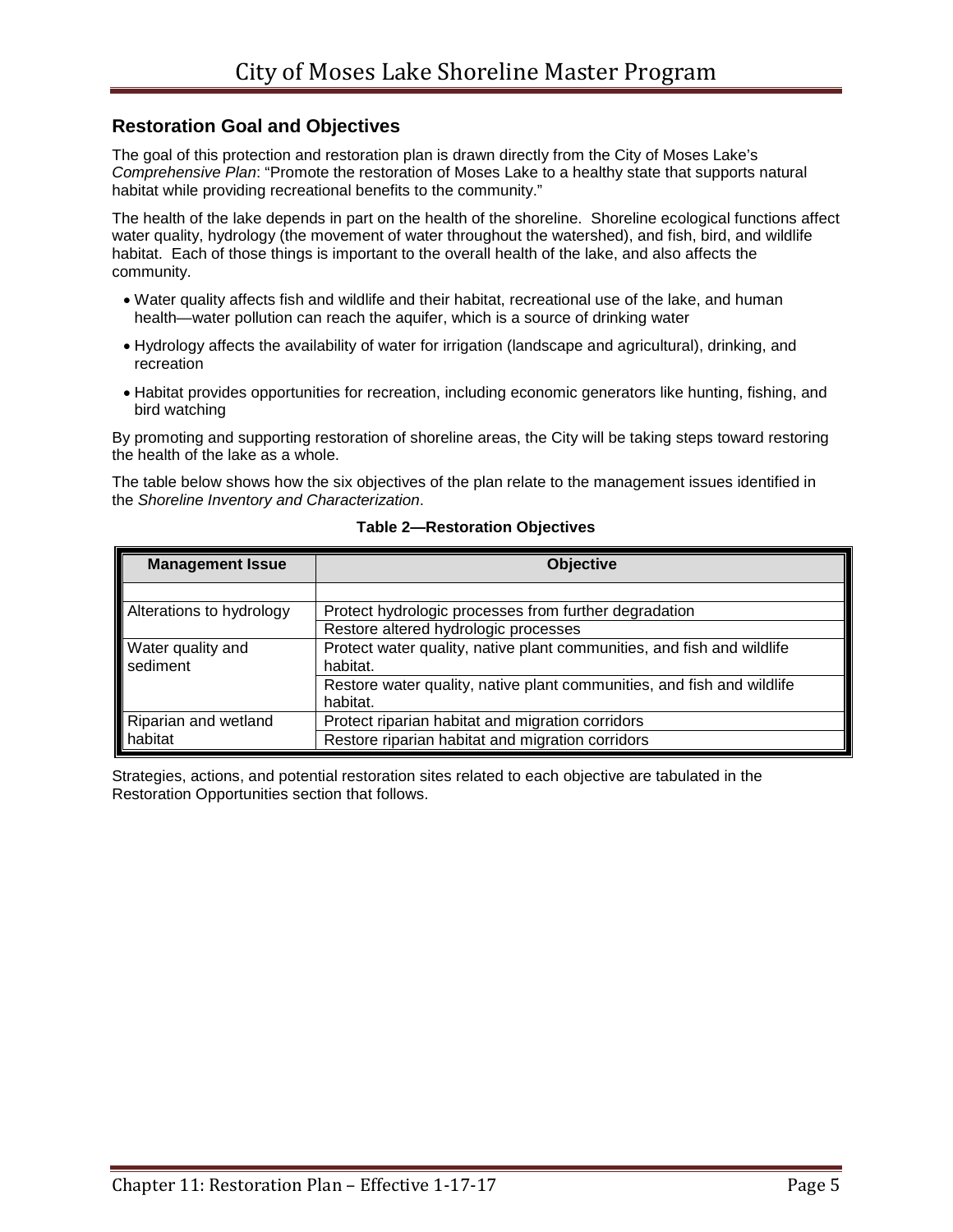## **Restoration Opportunities**

The table below lists the City's six restoration objectives and outlines strategies and actions for each one. It also states where each action may be applied, including target reaches, where those have been identified in the *Shoreline Inventory and Characterization*. As noted in the paragraph on Adaptive Management above, the list of strategies and actions can be expected to evolve as projects are completed and their results evaluated, and as new opportunities arise. See Restoration Potential map in *Shoreline Inventory and Characterization* map portfolio

| Objective           | <b>Strategy</b>                                | <b>Action</b>                                                                       | Target reaches*                                                    |
|---------------------|------------------------------------------------|-------------------------------------------------------------------------------------|--------------------------------------------------------------------|
| Protect hydrologic  | Coordinate lake management with other          | Initial steps will depend on the City's existing                                    | Ecosystem-wide                                                     |
| processes from      | jurisdictions, agencies, and irrigation        | relationships; see "Regional Coordination" under                                    |                                                                    |
| further degradation | districts, including the Moses Lake Irrigation | the heading "Restoration Resources" below                                           |                                                                    |
|                     | and Rehabilitation District                    |                                                                                     |                                                                    |
| Protect water       | Mitigate effects of upland sources of          | Protect wetlands and riparian vegetation within                                     | City-wide (education may also be                                   |
| quality             | pollutants                                     | shoreline areas to mitigate effects of upland                                       | undertaken within the UGA, if the City                             |
|                     |                                                | sources.                                                                            | chooses)                                                           |
|                     |                                                | • SMP regulations will provide some protection<br>within the City                   |                                                                    |
|                     |                                                | • Use education to influence landowner                                              |                                                                    |
|                     |                                                | decisions in the City and the UGA. See                                              |                                                                    |
|                     |                                                | "Education Programs" under the heading                                              |                                                                    |
|                     |                                                | "Restoration Resources" below                                                       |                                                                    |
|                     |                                                | • Use development regulations to eliminate or                                       |                                                                    |
|                     |                                                | minimize runoff from upland areas, especially                                       |                                                                    |
|                     |                                                | in high soil erosion areas with limited                                             |                                                                    |
|                     |                                                | vegetation                                                                          |                                                                    |
|                     |                                                | Provide education on fertilizer and pesticide                                       | City-wide (and within the UGA, if the                              |
|                     |                                                | impacts for shoreline residents                                                     | City chooses)                                                      |
|                     |                                                | Slow runoff from construction sites with proper<br>erosion controls                 | 22, 30                                                             |
|                     |                                                |                                                                                     | City-wide; throughout the UGA;<br>education may also be undertaken |
|                     |                                                | • SMP regulations will provide some protection<br>within the City's shoreline areas | within the City and also throughout                                |
|                     |                                                | • Use development regulations to eliminate or                                       | the UGA, if the City chooses                                       |
|                     |                                                | minimize runoff from construction sites                                             |                                                                    |
|                     |                                                | outside shoreline areas, especially in high soil                                    |                                                                    |
|                     |                                                | erosion areas with limited vegetation                                               |                                                                    |
|                     |                                                | • Educate landowners and developers about                                           |                                                                    |
|                     |                                                | runoff management                                                                   |                                                                    |
|                     |                                                | • Work with Grant County officials to decrease                                      |                                                                    |
|                     |                                                | construction runoff in the City's UGA                                               |                                                                    |
|                     |                                                | • Continue to implement NPDES Phase II                                              |                                                                    |
|                     |                                                | Stormwater Regulations as they are modified                                         |                                                                    |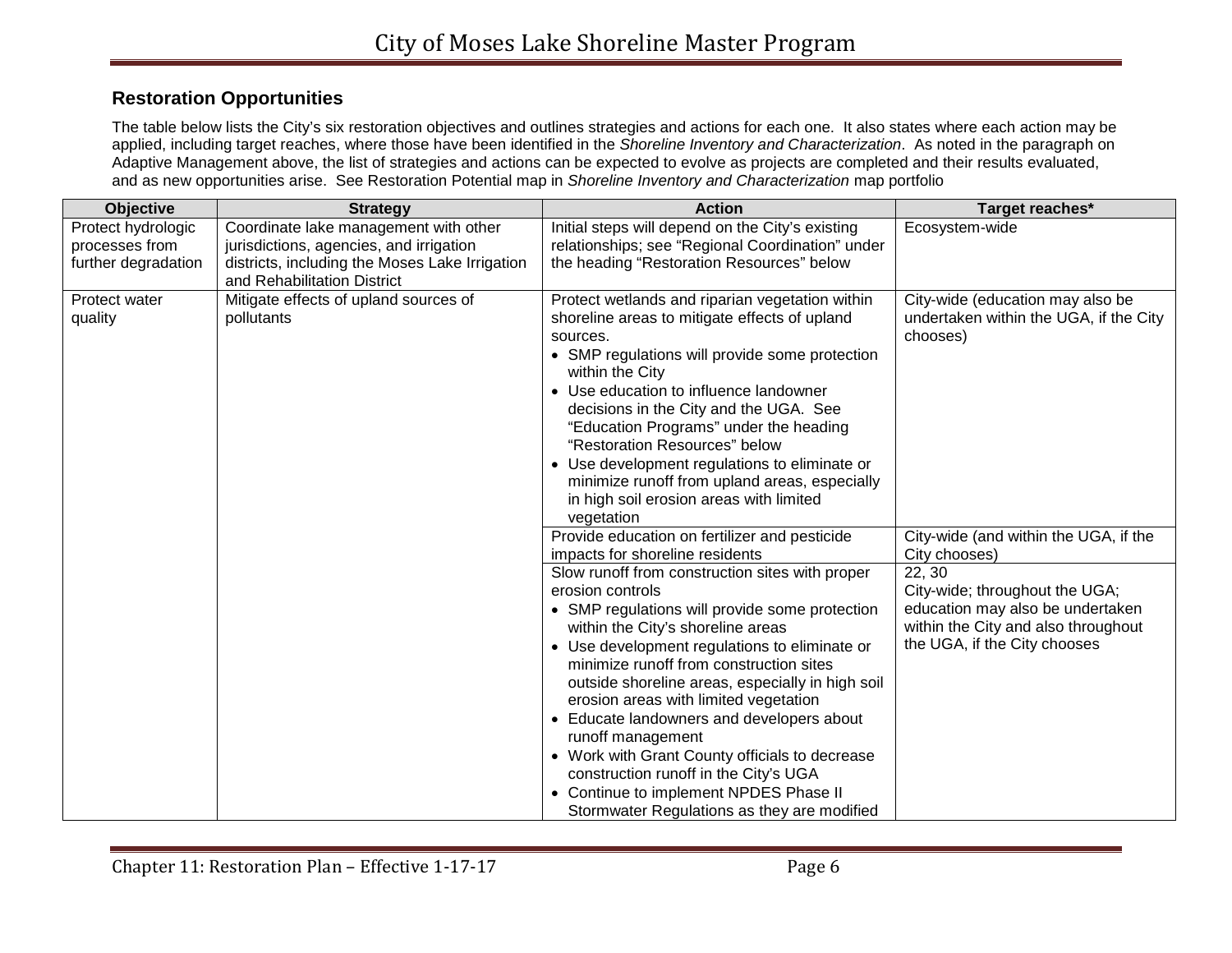| <b>Objective</b>                     | <b>Strategy</b>                                                                       | <b>Action</b>                                                                                                                                                                                                                                                                                                                                                                                                                   | Target reaches*                                                                                                                  |
|--------------------------------------|---------------------------------------------------------------------------------------|---------------------------------------------------------------------------------------------------------------------------------------------------------------------------------------------------------------------------------------------------------------------------------------------------------------------------------------------------------------------------------------------------------------------------------|----------------------------------------------------------------------------------------------------------------------------------|
| Protect water<br>quality (continued) | Mitigate effects of upland<br>sources of pollutants<br>(continued)                    | Avoid development on hydric or highly erodible soils<br>(word as an action)<br>• SMP regulations will provide some protection within<br>the City<br>• Use development regulations to protect vulnerable<br>soils outside shoreline areas<br>• Work with the NRCS to educate landowners and<br>developers about soils that are vulnerable to erosion<br>• Work with Grant County officials to protect soils in the<br>City's UGA | City-wide (some steps may also be<br>taken within the UGA, if the City<br>chooses)                                               |
|                                      | Mitigate stormwater flows                                                             | Use development standards to mitigate stormwater flows<br>• Continue to implement the Department of Ecology's<br>Stormwater Management Manual for Eastern<br>Washington<br>• Educate landowners and developers about stormwater<br>management and the reasons for the development<br>standards                                                                                                                                  | City-wide; education can also be<br>undertaken within the UGA, if the City<br>chooses                                            |
|                                      |                                                                                       | Shoreline setbacks will provide some protection within<br>the City                                                                                                                                                                                                                                                                                                                                                              | City-wide                                                                                                                        |
|                                      | Coordinate water quality<br>management with<br>neighboring jurisdictions              | Identify neighboring jurisdictions for coordination of water<br>quality management plans; see "Regional Coordination"<br>under the heading "Restoration Resources" below                                                                                                                                                                                                                                                        | Ecosystem-wide                                                                                                                   |
|                                      | Protect vegetative cover on<br>areas prone to high soil<br>erosion                    | • Use development regulations to protect vegetative<br>cover on areas prone to high soil erosion outside<br>shoreline areas<br>• Educate landowners and developers about protecting<br>vegetative cover on areas prone to high soil erosion<br>• Work with Grant County officials to protect vegetative<br>cover in the City's UGA                                                                                              | 23<br>Education and working with Grant<br>County have the potential to be<br>effective throughout the City and its<br><b>UGA</b> |
|                                      | Maintain the natural value of<br>wetlands to control and filter<br>storm water runoff | • SMP regulations will provide protection in shoreline<br>areas within the City<br>• Strictly enforce the City's CAO and SMP<br>• Educate landowners and developers about wetland<br>functions, values, and protection<br>Work with Grant County officials to protect wetlands<br>and their buffers in the City's UGA                                                                                                           | City-wide (some steps may also be<br>taken within the UGA, if the City<br>chooses)                                               |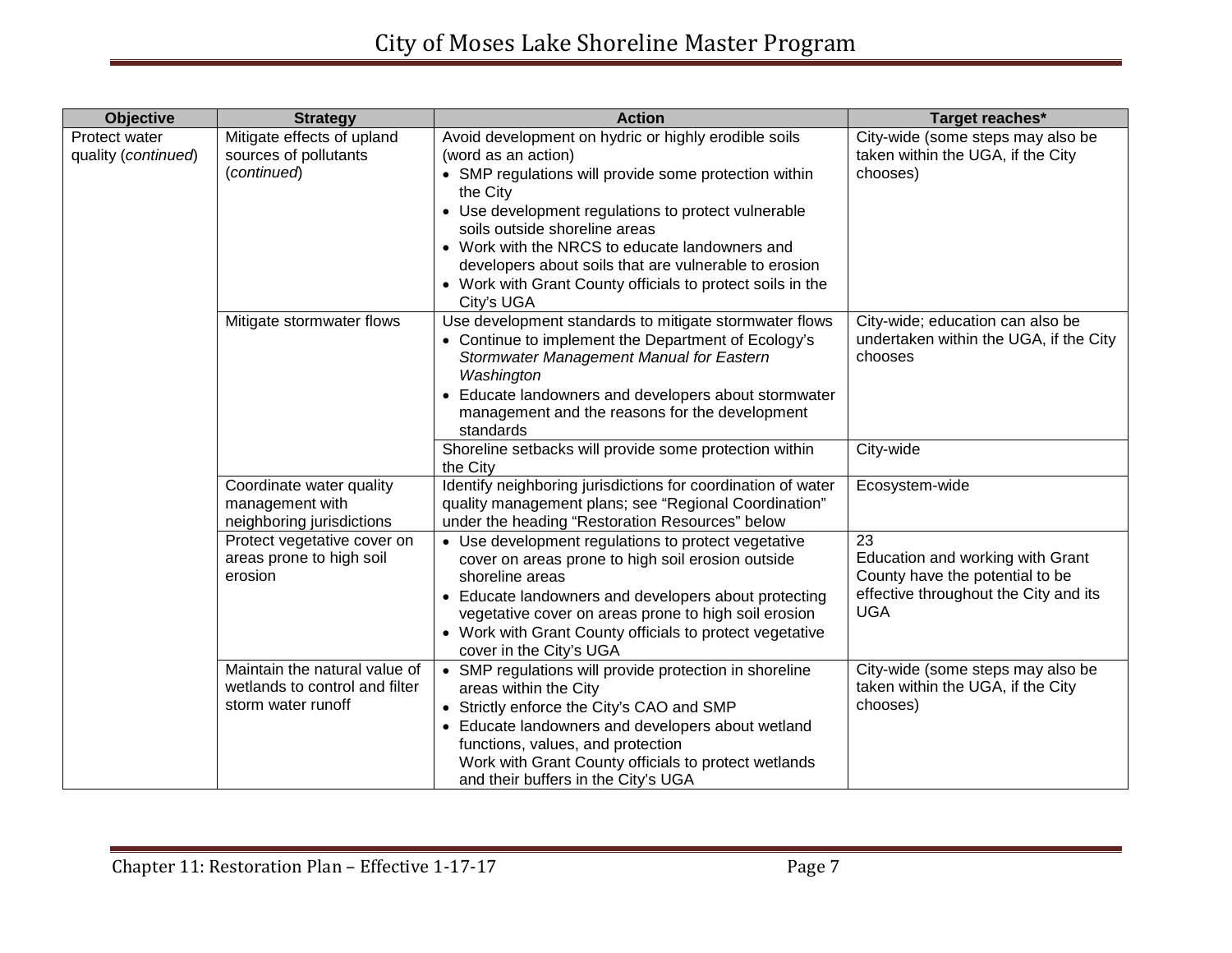| Objective                                                 | <b>Strategy</b>                                                                                                                                          | <b>Action</b>                                                                                                                                                                                                                                                                                                                                                                                                                                                                                                                                                                                                                                                                                                                                                                                                                                                                                                                                                                       | Target reaches*                                                                                                          |
|-----------------------------------------------------------|----------------------------------------------------------------------------------------------------------------------------------------------------------|-------------------------------------------------------------------------------------------------------------------------------------------------------------------------------------------------------------------------------------------------------------------------------------------------------------------------------------------------------------------------------------------------------------------------------------------------------------------------------------------------------------------------------------------------------------------------------------------------------------------------------------------------------------------------------------------------------------------------------------------------------------------------------------------------------------------------------------------------------------------------------------------------------------------------------------------------------------------------------------|--------------------------------------------------------------------------------------------------------------------------|
| Protect riparian<br>habitat and<br>migration<br>corridors | Regulate new development to<br>ensure protection of riparian<br>habitat and migration corridors                                                          | • SMP regulations, including buffer and setback requirements,<br>will provide protection in shoreline areas within the City<br>• Educate landowners about riparian habitat and migration<br>corridors and their protection to improve protection of<br>already-developed areas. See "Education Programs" under<br>the heading "Restoration Resources" below for ideas<br>• Work with Grant County officials to protect riparian habitat<br>and migration corridors in the City's UGA                                                                                                                                                                                                                                                                                                                                                                                                                                                                                                | City-wide (some steps<br>may also be taken<br>within the UGA, if the<br>City chooses)                                    |
|                                                           | Protect riparian, emergent,<br>aquatic, and wetland vegetation<br>within SMP jurisdiction to mitigate<br>effects of upland nonpoint<br>pollution sources | Protect shoreline and aquatic vegetation near docks, residential<br>areas, and public access areas<br>• SMP regulations will provide protection in shoreline areas<br>within the City<br>• Educate landowners and the general public (including out-of-<br>town recreational users) about the functions of shoreline and<br>aquatic vegetation and how to protect it; and about aquatic<br>weeds and how to prevent their spread. See "Education<br>Programs" under the heading "Restoration Resources" below<br>for ideas<br>• Work with Grant County officials to protect shoreline and<br>aquatic vegetation in the City's UGA<br>Protect vegetative buffer on residential and agricultural land                                                                                                                                                                                                                                                                                 | 2-4, 6, 8, 15-17, 19, 22-<br>24, 26, 27, 29<br>City-wide and<br>throughout the UGA<br>$\bullet$ 1, 2, 3, 15, 21, 26, 29, |
|                                                           |                                                                                                                                                          | • SMP regulations will provide protection in shoreline areas<br>within the City<br>• Educate residential landowners about the functions of<br>shoreline vegetation and how to protect it. See "Education<br>Programs" under the heading "Restoration Resources" below<br>for ideas<br>Educate owners and managers of agricultural land about the<br>functions of shoreline vegetation and how to protect it. See<br>"Education Programs" under the heading "Restoration<br>Resources" below for ideas<br>• Work with Grant County officials to protect vegetative buffers<br>on developed and developing residential land in the City's<br><b>UGA</b><br>• Work with Grant County, NRCS, conservation district to<br>protect vegetative buffers on agricultural land throughout the<br>subbasin<br>• Develop an incentive program to encourage protection of<br>vegetative buffers on agricultural land throughout the<br>subbasin, perhaps in partnership with other organizations | 30<br>• Throughout the City,<br>the UGA, and the<br>subbasin                                                             |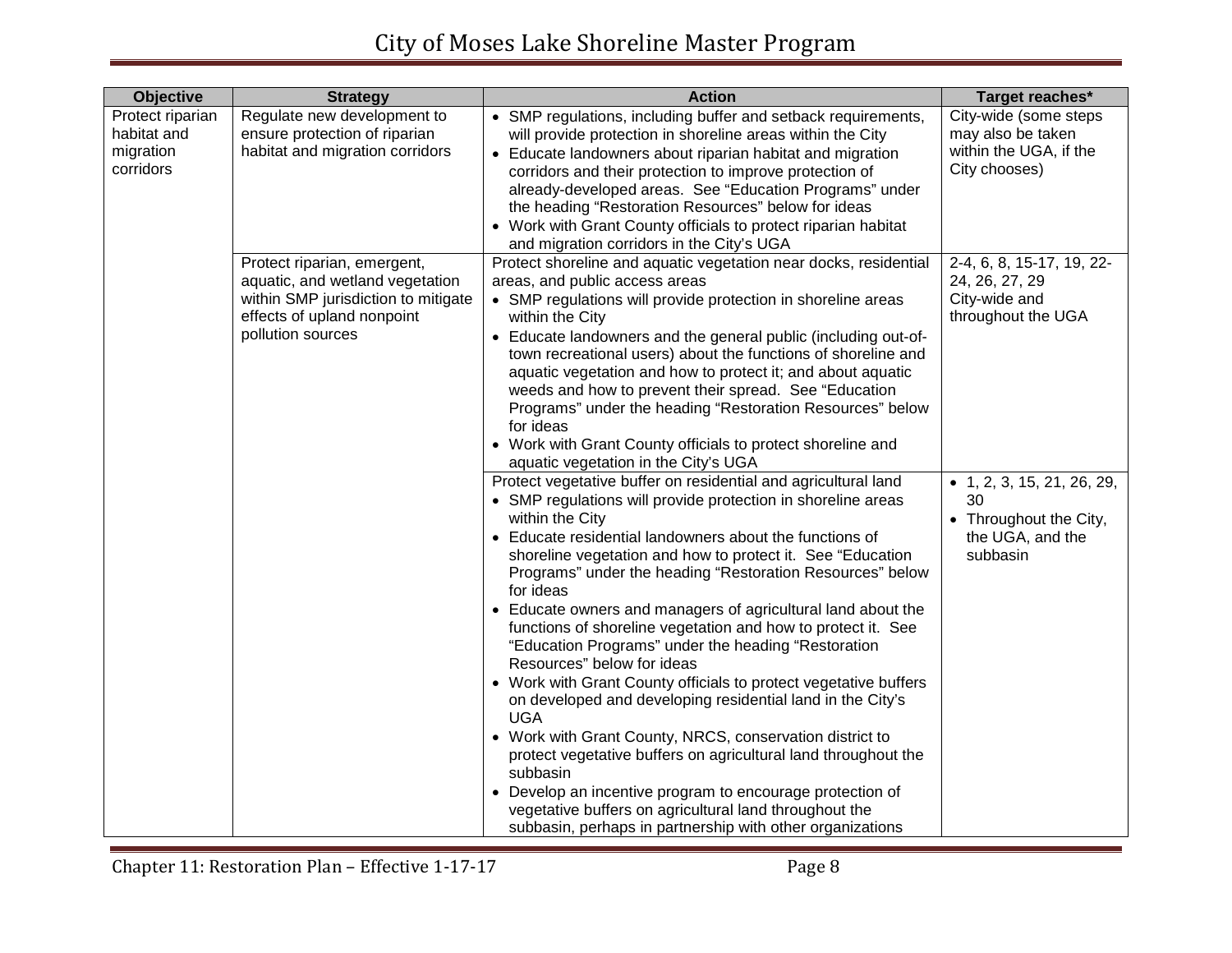| <b>Objective</b>                                                                                                                                                                                                                                    | <b>Strategy</b>                                                                                                                                                                                                                                                                                                                                                                                                                                                       | <b>Action</b>                                                                                                                                                                                                                                                                                                                                                                                                                                | Target reaches*                                                                                                                 |
|-----------------------------------------------------------------------------------------------------------------------------------------------------------------------------------------------------------------------------------------------------|-----------------------------------------------------------------------------------------------------------------------------------------------------------------------------------------------------------------------------------------------------------------------------------------------------------------------------------------------------------------------------------------------------------------------------------------------------------------------|----------------------------------------------------------------------------------------------------------------------------------------------------------------------------------------------------------------------------------------------------------------------------------------------------------------------------------------------------------------------------------------------------------------------------------------------|---------------------------------------------------------------------------------------------------------------------------------|
| Protect riparian<br>Protect riparian, emergent,<br>aquatic, and wetland vegetation<br>habitat and<br>within SMP jurisdiction to<br>migration<br>mitigate effects of upland<br>corridors<br>nonpoint pollution sources<br>(continued)<br>(continued) | Work with conservation and irrigation districts, including the<br>Moses Lake Irrigation and Rehabilitation District, to implement<br>recognized Best Management Practices along riparian areas<br>throughout the subbasin                                                                                                                                                                                                                                             | Ecosystem-wide                                                                                                                                                                                                                                                                                                                                                                                                                               |                                                                                                                                 |
|                                                                                                                                                                                                                                                     | Protect existing wetlands from encroachment by light industrial<br>development<br>• SMP regulations prohibiting new industrial development will<br>provide protection in shoreline areas within the City<br>• Use education and outreach to prevent encroachment by<br>existing light industrial developments in the City and its UGA<br>• Work with Grant County officials to prevent encroachment on<br>wetlands on developed and developing land in the City's UGA | 12, 13<br>City-wide (some steps<br>may also be taken within<br>the UGA, if the City<br>chooses)                                                                                                                                                                                                                                                                                                                                              |                                                                                                                                 |
|                                                                                                                                                                                                                                                     |                                                                                                                                                                                                                                                                                                                                                                                                                                                                       | Protect existing wetlands from encroachment by residential<br>development<br>• SMP regulations will provide some protection in shoreline<br>areas within the City<br>• Educate landowners about wetlands and how to protect them.<br>See "Education Programs" below for ideas<br>• Work with Grant County officials to protect wetlands on<br>developed and developing land in the City's UGA                                                | 2, 4-6, 9-11, 14, 21, 22,<br>24-28, 30<br>City-wide (some steps<br>may also be taken within<br>the UGA, if the City<br>chooses) |
|                                                                                                                                                                                                                                                     |                                                                                                                                                                                                                                                                                                                                                                                                                                                                       | Protect existing wetlands from encroachment by recreational<br>development<br>• SMP regulations will provide some protection in shoreline<br>areas within the City.<br>• Educate landowners about wetlands and how to protect them.<br>See "Education Programs" under the heading "Restoration<br>Resources" below for ideas<br>• Work with Grant County officials to protect wetlands on<br>developed and developing land in the City's UGA | 30<br>City-wide (some steps<br>may also be taken within<br>the UGA, if the City<br>chooses)                                     |
|                                                                                                                                                                                                                                                     | Protect important habitat areas                                                                                                                                                                                                                                                                                                                                                                                                                                       | Protect priority habitat identified by WDFW<br>• SMP regulations will provide some protection in shoreline<br>areas within the City<br>• Work in partnership with WDFW & other resource agencies<br>(see restoration resources, below) to educate landowners and<br>developers in the City and the UGA<br>• Communicate with WDFW about new priority habitat areas,<br>priority habitat issues, etc.                                         | 1-6, 10, 16, 17, 20-22,<br>26-29<br>Throughout the City, the<br>UGA, and the ecosystem                                          |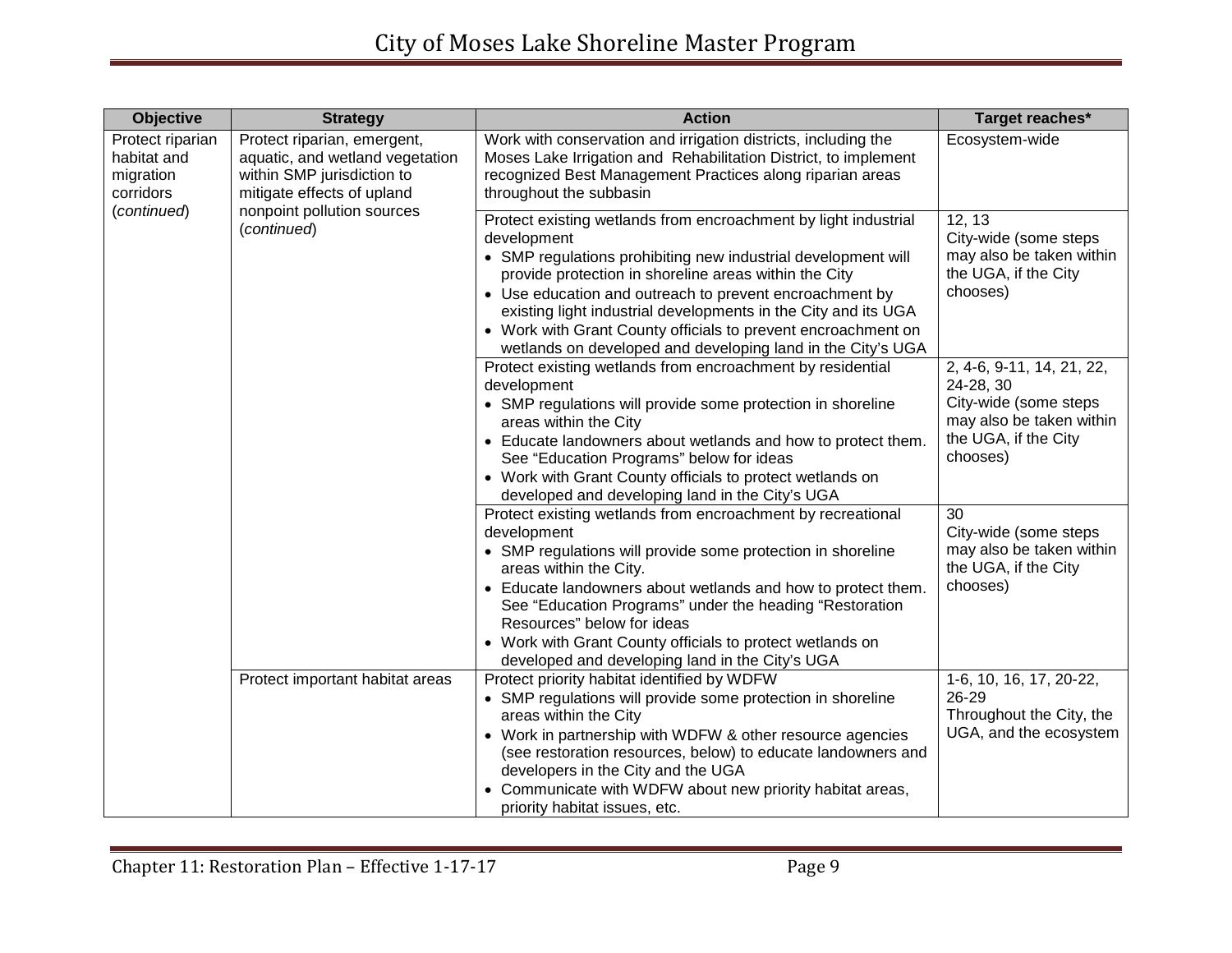| <b>Objective</b>                                                   | <b>Strategy</b>                                                             | <b>Action</b>                                                                                                                                                                                                                                                                                                                                                                                                                                                                                                                                                                             | Target reaches*                                                            |
|--------------------------------------------------------------------|-----------------------------------------------------------------------------|-------------------------------------------------------------------------------------------------------------------------------------------------------------------------------------------------------------------------------------------------------------------------------------------------------------------------------------------------------------------------------------------------------------------------------------------------------------------------------------------------------------------------------------------------------------------------------------------|----------------------------------------------------------------------------|
| Protect riparian habitat<br>and migration corridors<br>(continued) | Protect important habitat<br>areas                                          | Protect spawning and rearing habitat for fish and wildlife<br>• SMP regulations will provide some protection in shoreline areas<br>within the City<br>• Work in partnership with WDFW & other resource agencies (see<br>restoration resources, below) to educate landowners and<br>developers in the City and the UGA                                                                                                                                                                                                                                                                     | 14                                                                         |
|                                                                    |                                                                             | Protect vegetation and habitat in dune areas<br>• Study dune ecosystem to provide a scientific basis for regulating<br>uses in the dunes area.<br>• Work in partnership with recreation user groups, WDFW, & other<br>resource agencies (see restoration resources, below) to educate<br>landowners and developers in the City and the UGA                                                                                                                                                                                                                                                | 25                                                                         |
|                                                                    | Limit hardening of<br>shoreline structures                                  | • SMP regulations will provide protection in shoreline areas within<br>the City<br>• Educate landowners and developers throughout the City and the<br>UGA about shoreline stabilization. See "Education Programs"<br>under the heading "Restoration Resources" below for ideas                                                                                                                                                                                                                                                                                                            | City-wide and<br>throughout the<br><b>UGA</b>                              |
|                                                                    | Limit increase in the<br>number of bulkheads on<br>the shoreline            | • SMP regulations will provide protection in shoreline areas within<br>the City<br>• Educate landowners and developers throughout the UGA about<br>shoreline stabilization. See "Education Programs" under the<br>heading "Restoration Resources" below for ideas<br>• Work with Grant County officials to limit new bulkheads in the<br>City's UGA                                                                                                                                                                                                                                       | 1-6, 8, 15, 16, 18,<br>19, 26, 28-30<br>Throughout the<br>City and the UGA |
|                                                                    | Maintain the biological<br>and physical functions<br>and values of wetlands | Provide for reasonable buffers around wetlands in order to provide a<br>local habitat for wetland plant and animal communities, and to reduce<br>or minimize intrusions from humans and domestic animals<br>• SMP regulations will provide protection in shoreline areas within<br>the City<br>• Educate landowners and developers throughout the City and the<br>UGA about wetland functions and values. See "Education"<br>Programs" under the heading "Restoration Resources" below for<br>ideas<br>• Work with Grant County officials to protect wetlands in the City's<br><b>UGA</b> | Throughout the<br>City and the UGA                                         |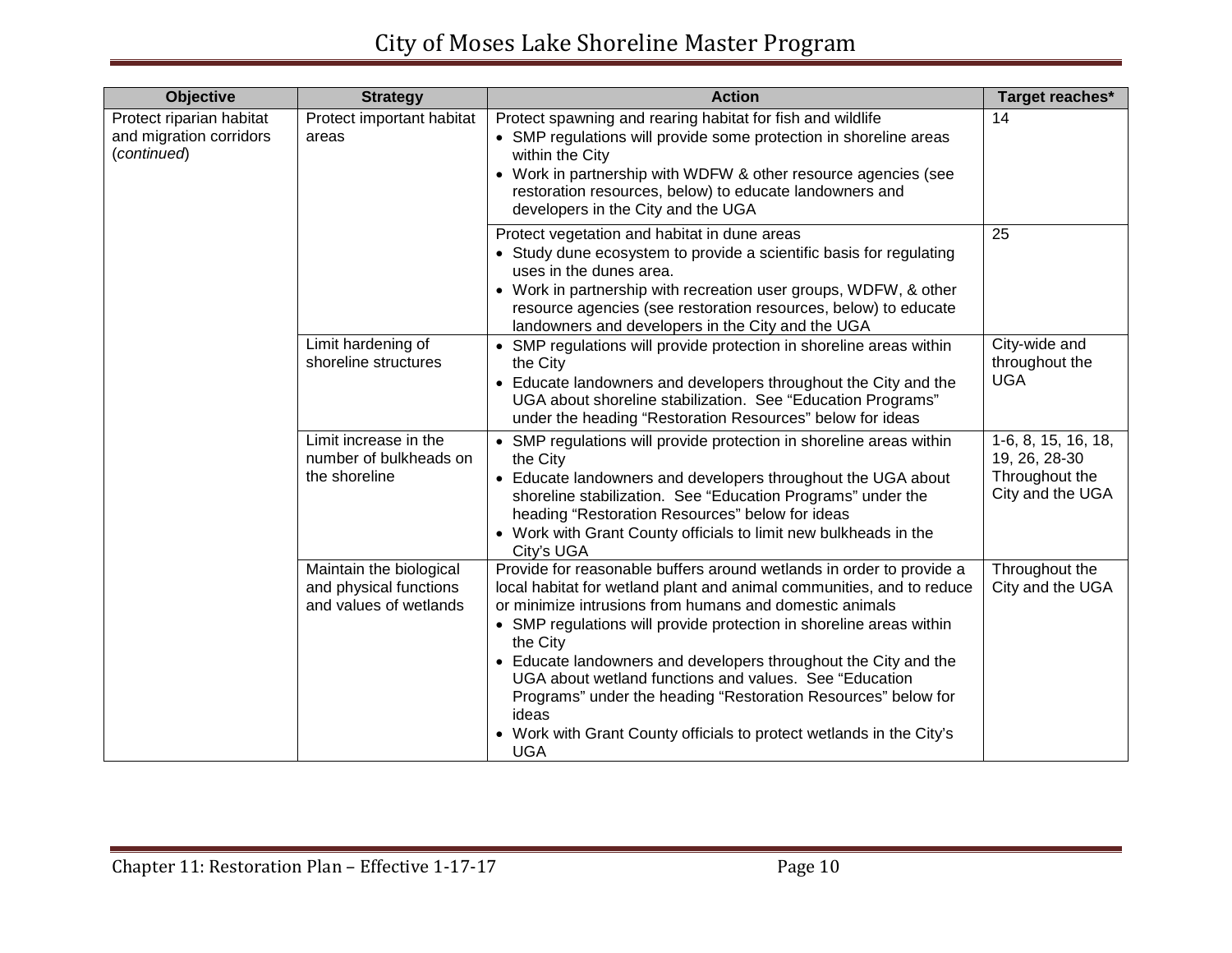| <b>Objective</b>                                                   | <b>Strategy</b>                                                                                                                                                                                                             | <b>Action</b>                                                                                                                                                                                                                                                                                                                                                                                                                                                                                                                                                                                                                                                                                                                                                                                                                                        | Target reaches*                                                                                                                                                           |
|--------------------------------------------------------------------|-----------------------------------------------------------------------------------------------------------------------------------------------------------------------------------------------------------------------------|------------------------------------------------------------------------------------------------------------------------------------------------------------------------------------------------------------------------------------------------------------------------------------------------------------------------------------------------------------------------------------------------------------------------------------------------------------------------------------------------------------------------------------------------------------------------------------------------------------------------------------------------------------------------------------------------------------------------------------------------------------------------------------------------------------------------------------------------------|---------------------------------------------------------------------------------------------------------------------------------------------------------------------------|
| Protect riparian habitat and<br>migration corridors<br>(continued) | Maintain the biological<br>and physical functions<br>and values of wetlands<br>(continued)                                                                                                                                  | Provide for reasonable buffers around wetlands in order to provide a<br>local habitat for wetland plant and animal communities, and to reduce<br>or minimize intrusions from humans and domestic animals<br>(continued)<br>• Educate owners and managers of agricultural land about wetland<br>functions and values and how to protect them. See "Education<br>Programs" under the heading "Restoration Resources" below for<br>ideas<br>• Work with Grant County, NRCS, conservation district to protect<br>wetland functions and values on agricultural land throughout the<br>subbasin<br>• Develop an incentive program to encourage protection of wetlands<br>on agricultural land throughout the subbasin, perhaps in<br>partnership with other organizations<br>• Encourage good stewardship by all residents and users of<br>shoreline areas | Throughout the<br>City and the UGA                                                                                                                                        |
| <b>Restore altered</b><br>hydrologic processes                     | Work with Bureau of<br>Reclamation and the<br>Moses Lake Irrigation<br>and Rehabilitation<br>District to alter dam and<br>irrigation operations,<br>such as timing<br>drawdown to limit<br>impacts to aquatic<br>vegetation | Initial steps will depend on the City's existing relationships; see<br>"Regional Coordination" under the heading "Restoration Resources"<br>below                                                                                                                                                                                                                                                                                                                                                                                                                                                                                                                                                                                                                                                                                                    | Ecosystem-wide                                                                                                                                                            |
| Restore water quality                                              | Reduce impacts of<br>stormwater runoff on<br>water quality<br>throughout the<br>subbasin                                                                                                                                    | • Highlight locations for most effective stormwater retrofitting<br>• Retrofit storm sewer outfalls to limit pollution loading to the lake                                                                                                                                                                                                                                                                                                                                                                                                                                                                                                                                                                                                                                                                                                           | 8 (2 sites); 9 (1<br>site); 12 (1 site);<br>13 (2 sites); 15 (1<br>site); 16 (4 sites);<br>19 (5 sites); 20 (3)<br>sites); 21 (3)<br>sites); 26 (6<br>sites); 28 (1 site) |
|                                                                    | Reduce/prevent runoff<br>from parking areas                                                                                                                                                                                 | Develop vegetative buffers around parking areas on public land, as<br>well as direct overland flow away from lake                                                                                                                                                                                                                                                                                                                                                                                                                                                                                                                                                                                                                                                                                                                                    | City-wide                                                                                                                                                                 |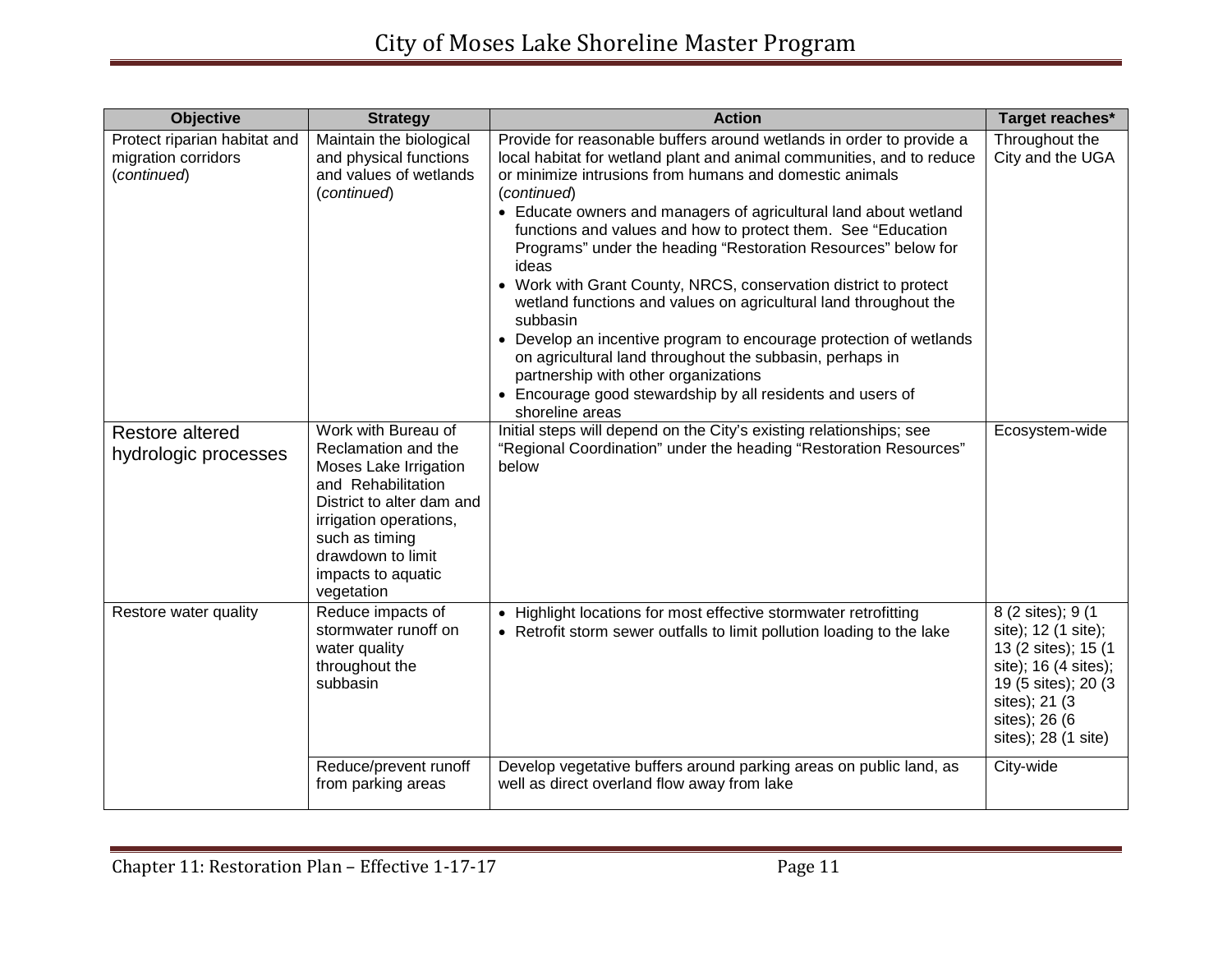| <b>Objective</b>                     | <b>Strategy</b>                                                         | <b>Action</b>                                                                                                                                                                                                                                                                                                                                                                                                                                                                   | Target reaches*                                                                    |
|--------------------------------------|-------------------------------------------------------------------------|---------------------------------------------------------------------------------------------------------------------------------------------------------------------------------------------------------------------------------------------------------------------------------------------------------------------------------------------------------------------------------------------------------------------------------------------------------------------------------|------------------------------------------------------------------------------------|
| Restore water quality<br>(continued) | Reduce/prevent runoff<br>from parking areas<br>(continued)              | On public land, move parking areas out of the SMP jurisdiction or set<br>them back from the shoreline or convert to pervious paving                                                                                                                                                                                                                                                                                                                                             | 6 (Cascade<br>Park), 17 (Lower<br>Peninsula Boat<br>Launch), 22<br>(Montlake Park) |
|                                      |                                                                         | Provide incentives for landowners to develop vegetative buffers<br>around parking areas, as well as direct overland flow away from lake,<br>on sites already developed. Initial steps could include:<br>• Secure funding and program sponsor (unless city is to<br>sponsor/manage the program)<br>• Develop educational materials; communicate with landowners                                                                                                                  | 14, 15, 24                                                                         |
|                                      | Reduce impacts of<br>agriculture and<br>development on water<br>quality | Work with conservation districts and irrigation districts, including the<br>Moses Lake Irrigation and Rehabilitation District, to institute BMPs for<br>agriculture, including efficient use of irrigation water and fertilizer,<br>control of animal waste and sediment, as well as livestock fencing<br>along riparian areas                                                                                                                                                  | Throughout the<br>City, the UGA,<br>and the subbasin                               |
|                                      |                                                                         | Develop public education programs to reduce fertilizer use on<br>residential land near the shoreline                                                                                                                                                                                                                                                                                                                                                                            | City-wide (and<br>within the UGA, if<br>the City chooses)                          |
|                                      |                                                                         | Use education and incentives to encourage restoration of vegetative<br>buffers on developed parcels and in agricultural areas. Initial steps<br>could include: secure funding and program sponsor (unless city is to<br>sponsor/manage the program), develop educational materials;<br>communicate with landowners                                                                                                                                                              | 1-4, 6, 7, 9, 15,<br>19-21, 23, 26, 28,<br>29                                      |
|                                      |                                                                         | Restore vegetative cover and riparian buffer on areas prone to high<br>soil erosion. Initial steps could include:<br>• Identify target parcels<br>• Develop an incentive program<br>. Work with NRCS, conservation district, WDFW, or other entities to<br>secure funding and program sponsor (unless city is to<br>sponsor/manage the program)<br>• Develop educational materials<br>• Communicate with landowners. Distribute materials; assess<br>willingness to participate | 23                                                                                 |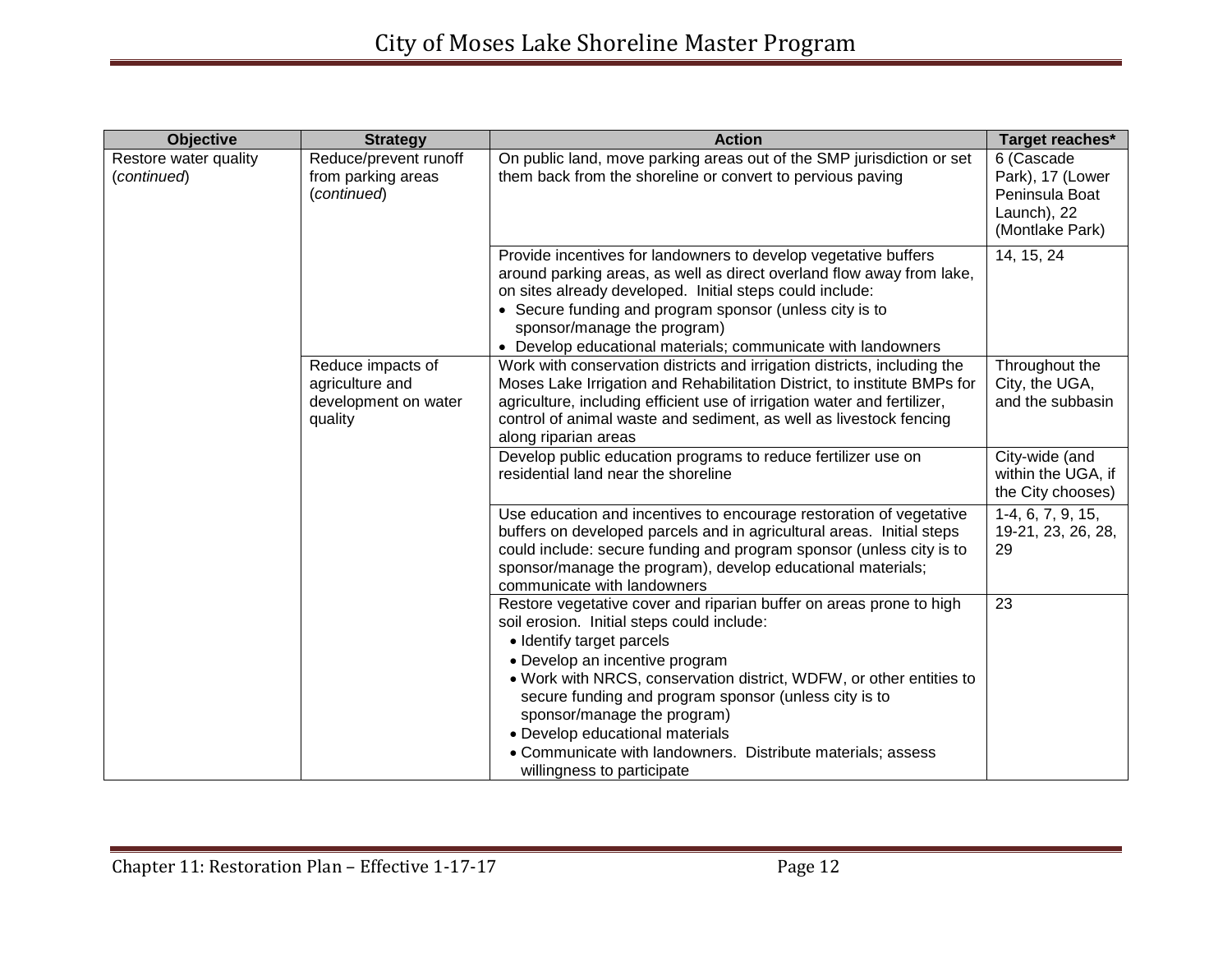| <b>Objective</b>         | <b>Strategy</b>            | <b>Action</b>                                                              | Target reaches*           |
|--------------------------|----------------------------|----------------------------------------------------------------------------|---------------------------|
| Restore riparian habitat | Restore native terrestrial | Develop a demonstration project on public lands using "soft"               | Is there a site that      |
| and migration corridors  | and emergent vegetation    | structural stabilization, vegetative stabilization, or a combination of an | might work well?          |
|                          | in shoreline areas         | upland retaining wall with vegetation restoration                          | None of the sites         |
|                          |                            |                                                                            | identified in the         |
|                          |                            |                                                                            | inventory and             |
|                          |                            |                                                                            | characterization          |
|                          |                            |                                                                            | is on public land.        |
|                          |                            |                                                                            | Are there any             |
|                          |                            |                                                                            | bulkheads on              |
|                          |                            |                                                                            | public land?              |
|                          |                            | Where landowners are interested, replace bulkheads and other shore         | 1-8, 15, 16, 18,          |
|                          |                            | protection structures with bioengineered (biotechnical or biostructural)   | 19, 26, 28-30             |
|                          |                            | stabilization, or upland retaining walls and riparian and emergent         |                           |
|                          |                            | vegetation; and restore terrestrial and emergent vegetation. Initial       |                           |
|                          |                            | steps could include: develop educational materials; assess landowner       |                           |
|                          |                            | willingness-maybe find a champion; secure funding and                      |                           |
|                          |                            | leadership/sponsorship for project; develop and implement a pilot          |                           |
|                          |                            | project                                                                    |                           |
|                          |                            | Restore riparian and emergent vegetation on publicly owned land            | Cascade Park<br>(Reach 6) |
|                          |                            | On publicly owned land, manage areas of emergent vegetation to             | Cascade Park              |
|                          |                            | support healthy ecological processes and functions                         | (Reach 6)                 |
|                          |                            | Provide public access at the railroad grade in Neppel Park and             | Neppel Park               |
|                          |                            | restore emergent vegetation and vegetative buffer                          | (Reach 13)                |
|                          |                            | Educate landowners about shoreline vegetation restoration                  | City-wide (and            |
|                          |                            |                                                                            | within the UGA, if        |
|                          |                            |                                                                            | the City chooses)         |
|                          |                            | Encourage landowners to restore shoreline vegetation                       | City-wide (and            |
|                          |                            |                                                                            | within the UGA, if        |
|                          |                            |                                                                            | the City chooses)         |
|                          | Enhance wetlands to        | Educate landowners about wetlands enhancement                              | City-wide (and            |
|                          | increase biological and    |                                                                            | within the UGA, if        |
|                          | physical functions and     |                                                                            | the City chooses)         |
|                          | values                     | Encourage landowners to enhance wetlands                                   | City-wide (and            |
|                          |                            |                                                                            | within the UGA, if        |
|                          |                            |                                                                            | the City chooses)         |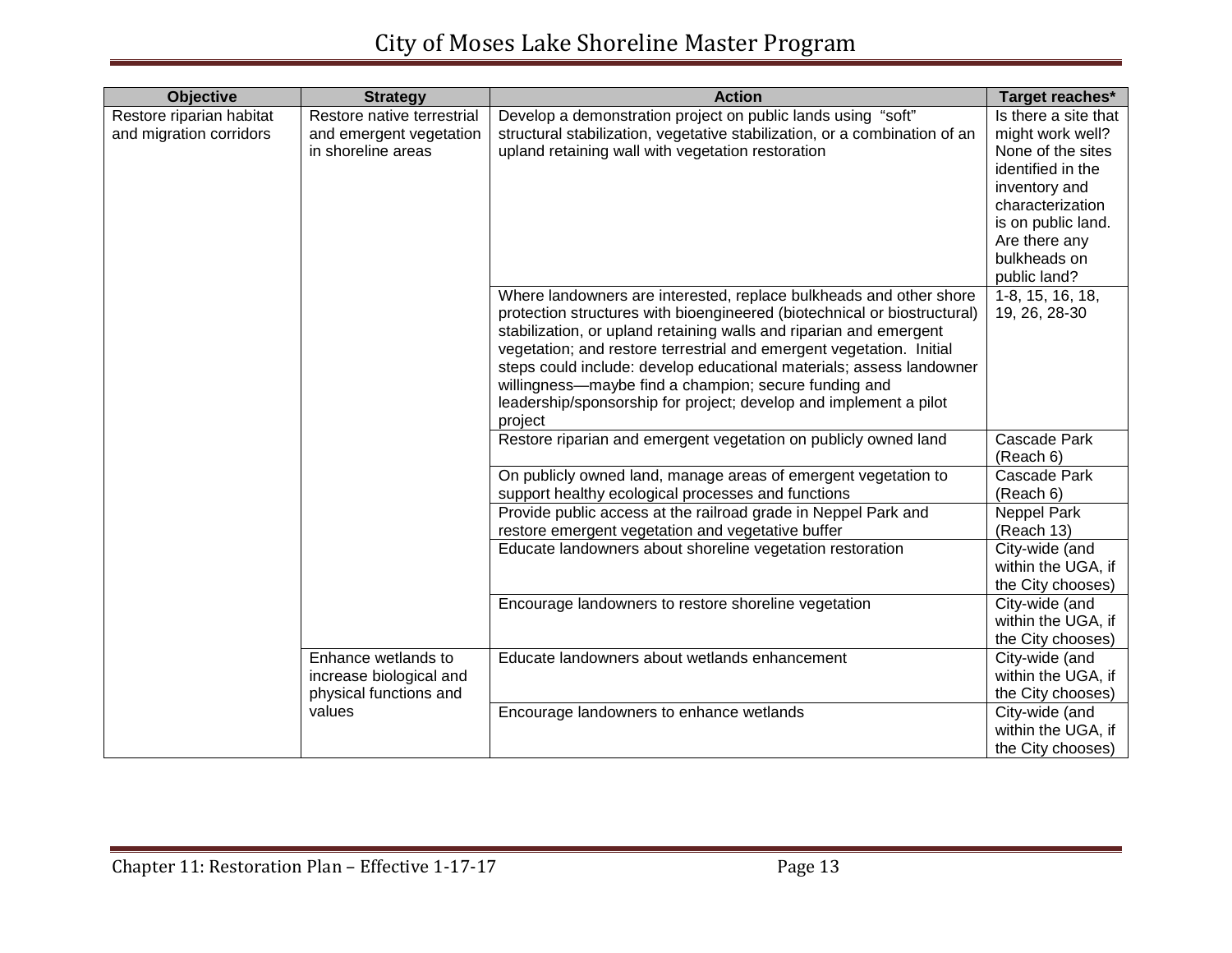## **Existing and Ongoing Programs**

## **Restoration Resources**

**Potential mechanisms** for actions that are not currently being implemented or for which funding is not anticipated.

#### **Regional Coordination**

Some of the City's restoration objectives depend on coordination with other entities. Others can be furthered by coordination, and will achieve much better results than if protection and restoration efforts are limited to shoreline areas within the City. The city can foster shoreline ecological function by building relationships, and exploring opportunities for coordination, with governments and other agencies involved in land and water management, including:

- Moses Lake Conservation District
- Grant Conservation District
- Irrigation Districts, including the Moses Lake Irrigation and Rehabilitation District
- Grant County
- The Washington Department of Fish and Wildlife
- The Washington Department of Ecology
- Washington State University's Grant and Adams Counties Extension
- The Bureau of Reclamation
- The Natural Resource Conservation Service
- The Upper Crab Creek/Wilson Creek Watershed Planning Unit

Where working relationships are not already in place, establishing them as soon as possible will lay the groundwork for joint planning, and is likely to be more effective than seeking to enlist support at the stage of implementation.

Possibilities include:

- Convening a forum to discuss the existing situation and each party's needs and interests
- Meeting individually with representatives of other organizations interested in lake management
- Working through channels that have already been established

Some of the agencies listed above offer technical and funding resources that may be available to supports shoreline protection and restoration. Coordination with those agencies will help City staff understand what resources are available and plan projects to take best advantage of them—including working effectively with funding cycles.

#### **Education Programs**

Education programs offer effective means of contacting large numbers of people and encouraging voluntary action, as well as informing members of the public of local, state, and federal regulations and their responsibilities as landowners and resource users. Possibilities include:

- Develop a Good Neighbor Handbook; distribute to all shoreline landowners; work with Real Estate agents, Audubon, Master Gardeners to distribute; mail to all purchasers of shoreline property
- Educate Master Gardeners
- Hold shoreline landscaping classes—to teach landowners how to minimize runoff and delivery of pollutants to the lake, minimize chemical use, use any chemicals correctly, work with existing vegetation, enhance shoreline resources, protect and enhance habitat, watch wildlife without disturbance, etc.
- Develop brochures; distribute as part of the development process and through other channels—garden centers, cooperative extension, etc.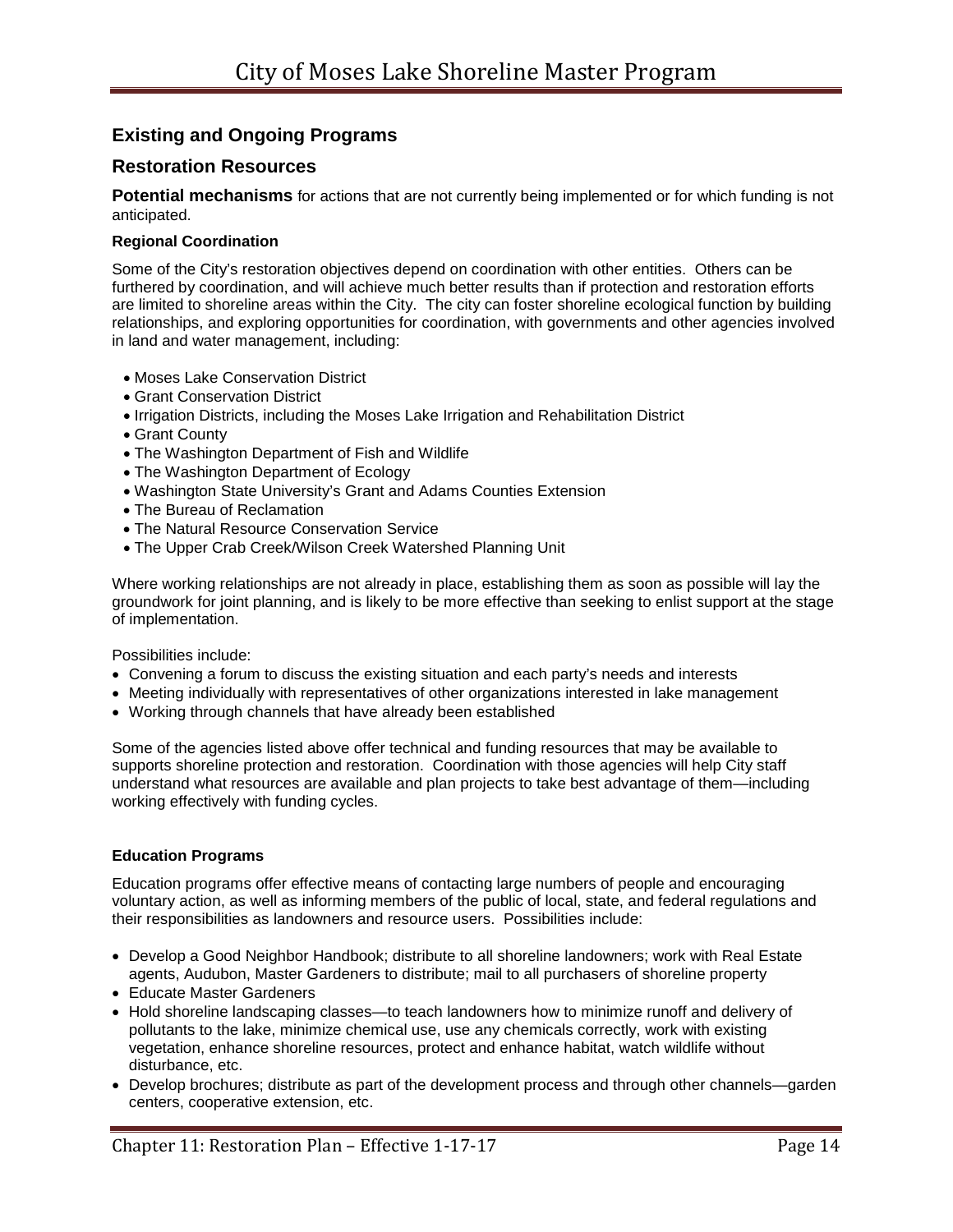- Use the City's website to link residents to information about shoreline issues such as vegetation conservation
- Place interpretive signs at public access areas
- Develop a display and exhibit it at City Hall, the County Fair, local home shows, and other venues.
- Develop educational materials about shoreline stabilization methods; distribute as part of the development process
- Work with the Conservation District to hold a shoreline stabilization seminar, and perhaps a tour of bulkhead alternatives, for developers and interested landowners.
- Develop educational materials about important fish species, their habitat, and how to protect them; distribute at fishing days, Cast for Kids, bait and tackle dealers, etc.
- Distribute the Department of Ecology's "Lake-Friendly Landscaping" focus sheet, and place a link to it on the City's web site

#### **Parks Management**

The City will develop a parks management plan that details strategies and actions for improving the ecological function of shorelines in the City's parks. Choices about design (particularly where people will access the water for boating, swimming, etc.), plant materials, planting methods, and maintenance can all be tailored to support both recreation and shoreline objectives.

#### **Capital Facilities Program**

The City can further a number of its objectives by planning and implementing public works projects. Amending the Capital Facilities element of the City's *Comprehensive Plan* will provide a mechanism for prioritizing and funding certain restoration strategies. Actions to consider in amending the element include:

- Retrofit storm sewer outfalls to limit pollution loading to the lake (Municipal Facilities section)
- Develop vegetative buffers around parking areas on public land, as well as direct overland flow away from lake (Municipal Facilities and/or Parks and Recreation Facilities section)
- On public land, move parking areas out of the SMP jurisdiction or set them back from the shoreline (Municipal Facilities and/or Parks and Recreation Facilities section)
- Develop a demonstration project on public lands using "soft" structural stabilization, vegetative stabilization, or a combination of an upland retaining wall with vegetation restoration (Municipal Facilities or Parks and Recreation Facilities section, depending on demonstration project location)
- Restore emergent vegetation on publicly owned land (Municipal Facilities and/or Parks and Recreation Facilities section)
- Provide public access at the railroad grade in Neppel Park and restore emergent vegetation and vegetative buffer (Parks and Recreation Facilities section)

#### **Development Opportunities**

The City may have opportunities to work with shoreline developers to complete restoration actions in addition to minimum mitigation requirements. Possibilities include:

• Establishing a Shoreline Restoration Bank—a list of restoration projects that would further the City's restoration objectives and that might not otherwise be completed. Where on-site mitigation opportunities are limited by building site constraints, limited potential ecological gains, or other sitespecific factors, and where the proposed development is consistent with the City's Comprehensive Plan and meets an identified need, the requirement for onsite mitigation might be waived in exchange for completion by the developer of a high-priority restoration project on another site. The City would probably want to require that the off-site restoration provide a gain in shoreline ecological functions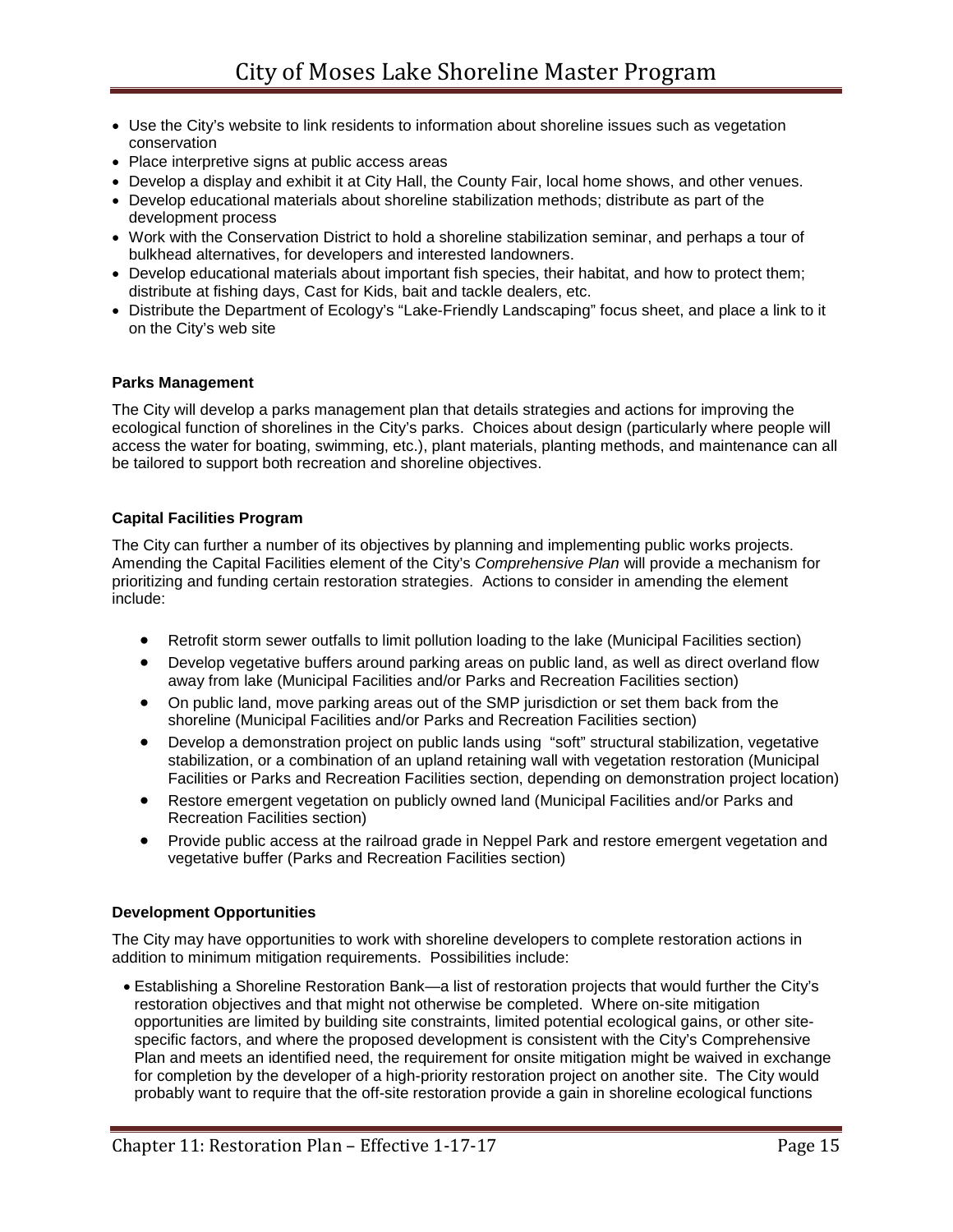(i.e., the off-site project would have to exceed the "no net loss" standard—it would have to go beyond resulting in no net loss and enhance shoreline ecological function).

• Serving as liaison between developers interested in restoration and organizations that can provide technical expertise and funding for projects that will advance the City's restoration objectives. Regional Coordination, if undertaken, will make the City a valuable clearinghouse for restoration information and a good link between developers and restoration opportunities.

#### **Development Incentives**

Development incentives might include waiving some or all development application fees or waiving cityrequired infrastructure improvement fees for developers, landowners, and agricultural land managers willing to take protection and restoration actions in addition to those required by the SMP.

#### **Tax Relief System**

The City may want to consider a tax system to encourage shoreline restoration measures. Possibilities include:

• Working with Grant County to craft a preferential tax incentive through the Public Benefit Rating System administered by the County under the Open Space Taxation Act (RCW 84.34), to encourage private landowners to preserve natural shore-zone features for "open space" tax relief. The Department of Ecology has published a technical guidance document for local governments that wish to improve landowner stewardship of natural resources. More information about the program can be found at [http://www.ecy.wa.gov/biblio/99108.html.](http://www.ecy.wa.gov/biblio/99108.html) The guidance document provides "technically based property selection criteria designed to augment existing open space efforts with protection of key natural resource features which directly benefit the watershed. Communities can choose to use any portion, or all, of these criteria when tailoring a Public Benefit Rating System to address the specific watershed issues they are facing."

#### **Fee System**

The City may want to consider a fee system to directly fund shoreline restoration measures. Possibilities include:

• Establishing a Shoreline Restoration Fund. A chief limitation to implementing restoration is local funding, which is often required as a match for state and federal grant sources. To foster ecological restoration of the City's shorelines, the City could establish an account that may serve as a source of local match monies for non-profit organizations implementing restoration of the City's shorelines. The fund could be administered by the Shorelines Administrator and supported by a levy on new shoreline development proportional to the size or cost of the new development project. Monies drawn from the fund would be used as a local match for restoration grant funds.

#### **Resource Directories**

For landowners: A resource directory will help property owners who are interested in restoration to identify sources of technical and financial assistance.

For City staff: a directory will help City staff to identify and coordinate shoreline restoration opportunities. The focus might be somewhat different than in a directory designed for landowners; for instance, the staff directory might include descriptions of shoreline-related programs of different City departments so that staff can more easily coordinate resources and funding within the organization.

**Resources** for actions that are not currently being implemented or for which funding is not anticipated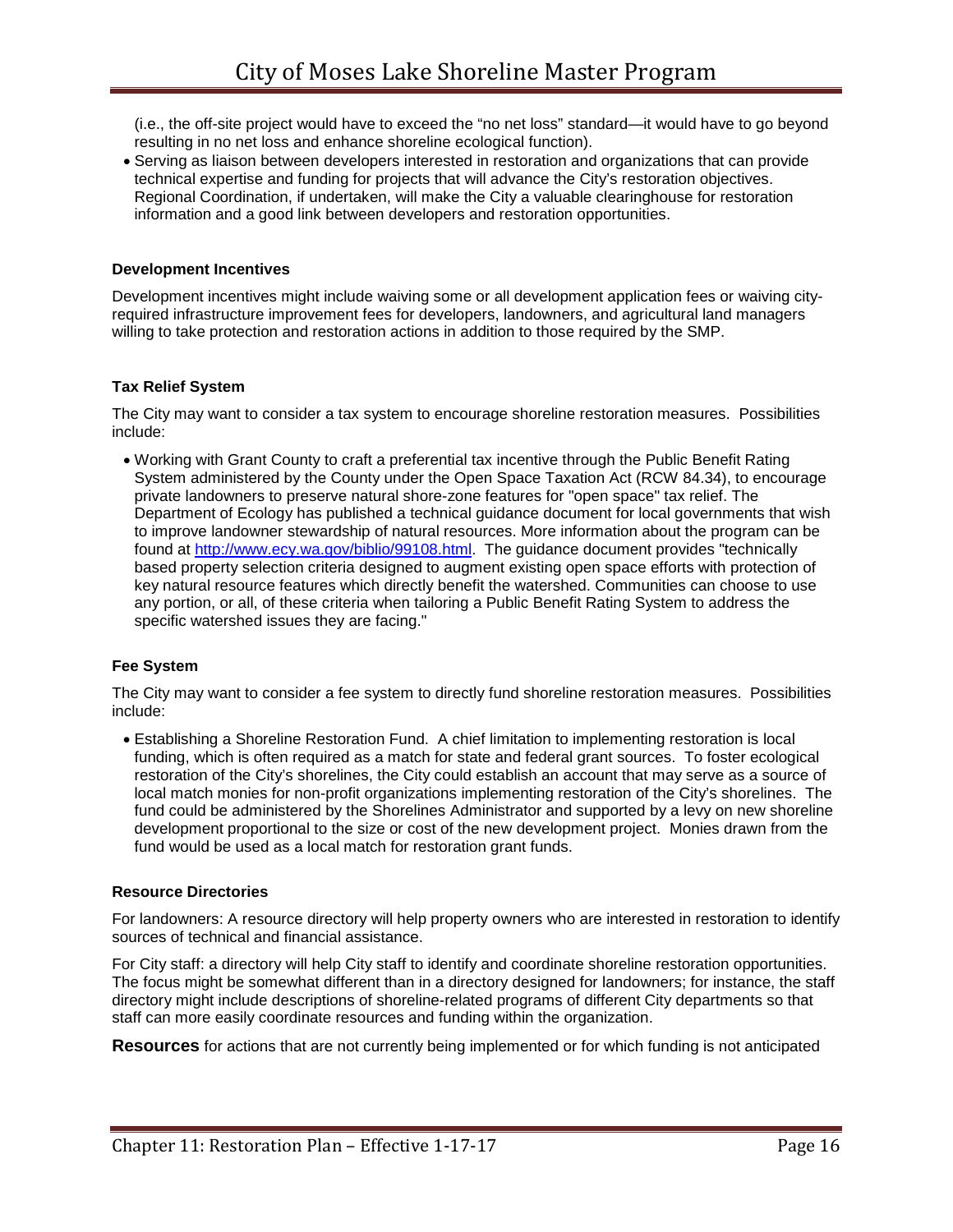#### **Programs and Organizations**

Existing programs and organizations offer a wealth of resources to support the City in implementing its protection and restoration plan, and to help local citizens undertake protection and restoration projects either on their own land or as sponsors of larger projects. They include:

- [Central Basin Audubon Society.](http://www.cbas.org/) According to its web site, the local chapter of the Audubon Society works to promote environmental education, including presenting programs on conservation and wildlife protection; and works on wildlife protection projects; assists in creating backyard wildlife habitats; works to identity wildlife habitat around the Columbia Basin, and protect and enhance it; and is working to develop community partnerships.
- Moses Lake Conservation District
- [Grant Conservation District.](http://cdp.wa.nacdnet.org/) The Conservation District "identifies challenges and guides solutions voluntarily." Its Water on Wheels program offers free workshops on watersheds, soils, groundwater, and resource conservation, for both students and adults.
- [Natural Resources Conservation Service.](http://www.wa.nrcs.usda.gov/) The NRCS's natural resources conservation programs help people reduce soil erosion, enhance water supplies, improve water quality, and increase wildlife habitat. The NRCS offers a wealth of resources, including several of the funding programs listed below, and sponsors the Big Bend [Resource Conservation and Development Council.](http://www.bbrcd.com/index.html) The RC&D works as a "catalyst" to create partnerships that will successfully achieve economic and natural resource development while maintaining an environmental ethic, and has completed a number of projects, including the Coulee Corridor Consortium, the Columbia Basin Water Initiative, a Shrub-Steppe Demonstration Planting, and a Leafy Spurge Management Project.
- The [Washington Department of Ecology.](http://www.ecy.wa.gov/ecyhome.html) Ecology's mission is to protect, preserve and enhance Washington's environment, and promote the wise management of our air, land and water; its goals are to prevent pollution, clean up pollution, and support sustainable communities and natural resources. The agency offers many programs and resources to support local communities in advancing those goals, addressing subjects such as stormwater management, aquatic plant management, lake stewardship, and wetland stewardship that are relevant to Moses Lake's restoration efforts.
- The [Washington Department of Fish and Wildlife.](http://wdfw.wa.gov/) The WDFW's mission is to provide sound stewardship of fish and wildlife. The agency offers many programs and resources to support management of fish and wildlife species based on the best available science, including the Backyard Sanctuary Program (a wildlife stewardship program for homeowners), resources for habitat and wildlife stewardship, information about Priority Habitats and Species, technical assistance for habitat protection and restoration, and funding programs (see below).
- The [U. S. Fish and Wildlife Service.](http://www.fws.gov/) The mission of the USFWS is "working with others to conserve, protect and enhance fish, wildlife, and plants and their habitats for the continuing benefit of the American people." The service offers a number of programs related to fish and wildlife habitat conservation, including administrating the Migratory Bird Treaty Act of 1916 to conserve migratory bird populations and their habitats and sponsoring National Fishing and Boating Week. The service also administers grant programs, with funding available to individuals, local governments, and conservation groups (see below).
- WSU Grant-Adams Master Gardeners. Master Gardeners promote environmentally-sound gardening by providing public education on topics such as plants, pests, and water conservation, and water quality. The local Master Gardeners researched the issue and created a Power Point presentation and tri-fold brochure about shoreline stabilization for Moses Lake. These were presented at a wellattended public meeting in May, 2009, at Big Bend Community College.
- Moses Lake Irrigation & Rehabilitation District (MLIRD).MLIRD's mission has three parks: Irrigation, recreation, and rehabilitation. The rehabilitation portion deals with improving water quality in the lake, including aquatic weed abatement and sediment removal. The efforts of this agency should be considered when looking at overall lake restoration possibilities.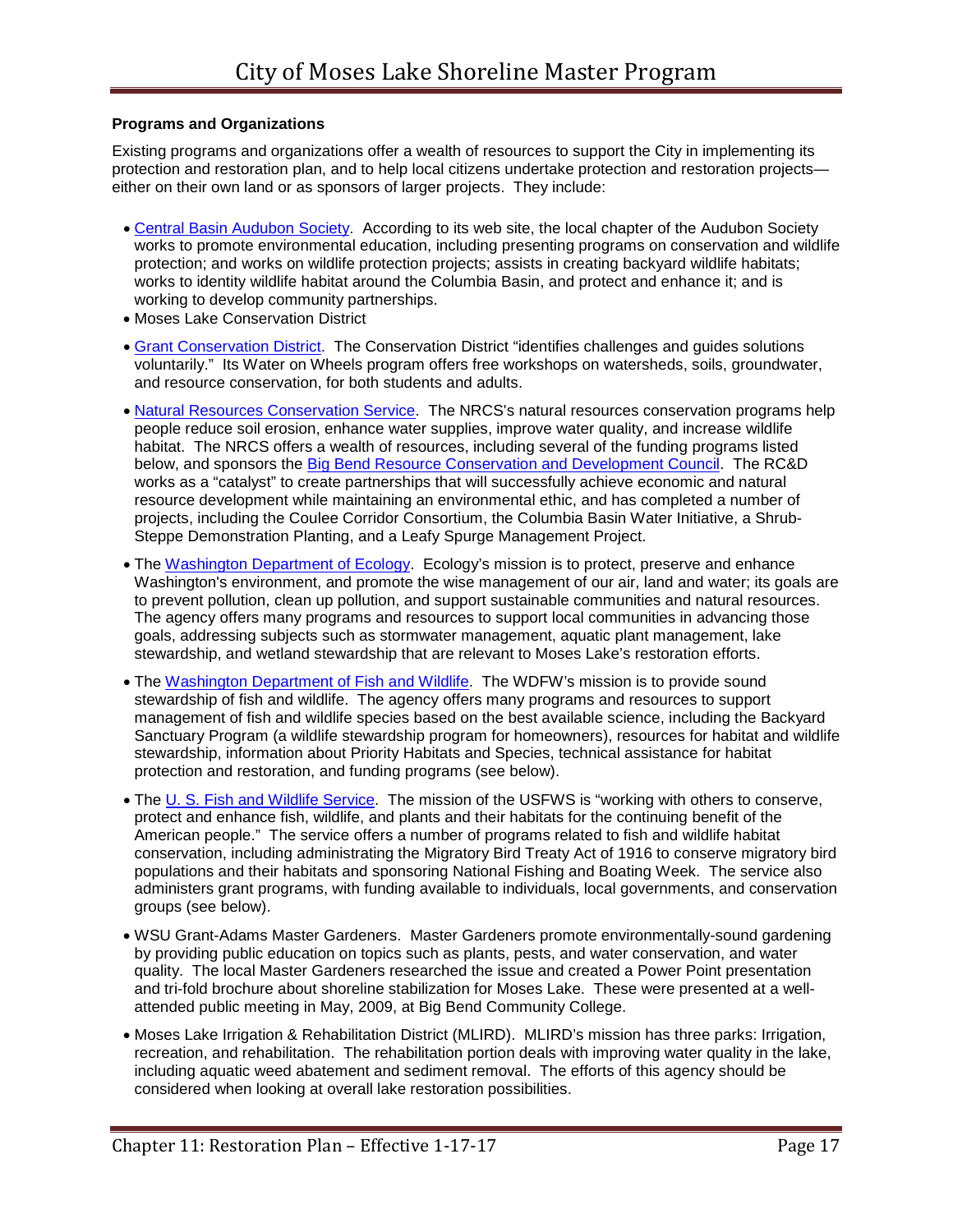#### **Sources of funding**

Listed below are some potential sources of grant funding for restoration projects in the City's shoreline areas. Funding programs change frequently, and the list will need to be updated at least once a year to stay current. Other grants may be available in addition to the ones listed below. The list here is intended to give a sense of the range of funding sources available and the types of projects that may be fundable.

- 1. Ducks Unlimited
	- a. Matching Aid to Restore States Habitat (MARSH)—matching funds to help states acquire and enhance wetland habitat
- 2. FishAmerica Foundation
	- a. FishAmerica Grant Program—funding for hands-on, action-oriented projects that directly enhance water quality, habitat and/or sport fish populations
- 3. National Fish and Wildlife Foundation
	- a. Bring Back the Natives—funding for on-the-ground efforts to restore native aquatic species to their historic range that initiate partnerships with private landowners, demonstrate successful collaborative efforts, address watershed health issues that would lead to restoring habitats and are key to restoring native aquatic species and their migration corridors, and promote stewardship on private lands
	- b. Native Plant Conservation Initiative (with federal agencies) —funding for "on-the-ground" projects that involve local communities and citizen volunteers in the restoration of native plant communities
- 4. [Natural Resource Conservation Service](http://www.wa.nrcs.usda.gov/)
	- a. Environmental Quality Incentive Program (EQIP) —provides technical, financial, and educational assistance to farmers and ranchers to address livestock-related natural resource concerns and other, more general conservation priorities
	- b. Wildlife Habitat Improvement Program (WHIP)— technical and cost-share assistance to establish and improve fish and wildlife habitat on private land
- 5. U.S. Army Corps of Engineers
	- a. Basinwide Restoration New Starts General Investigation—cost-share funding for basin restoration projects and research
	- b. Section 204: Environmental Restoration Projects in Connection with Dredging—funding for projects to restore, protect, and create aquatic and wetland habitats in connection with construction or maintenance dredging of an authorized project
	- c. Section 206: Aquatic Ecosystem Restoration Program funding for projects to restore aquatic ecosystems
- 6. U.S. Bureau of Reclamation
	- a. Planning/Technical Assistance Program—assistance with data collection and analysis related to water supply and water quality, engineering, hydrologic studies, sedimentation, and water resources planning
- 7. U.S. Environmental Protection Agency
	- a. Five-Star Restoration Program—challenge grants, technical support and opportunities for information exchange to enable community-based wetland and stream restoration projects
	- b. Wetland Protection, Restoration, and Stewardship Discretionary Funding—support for studies and activities related to implementation of Section 404 of the Clean Water Act for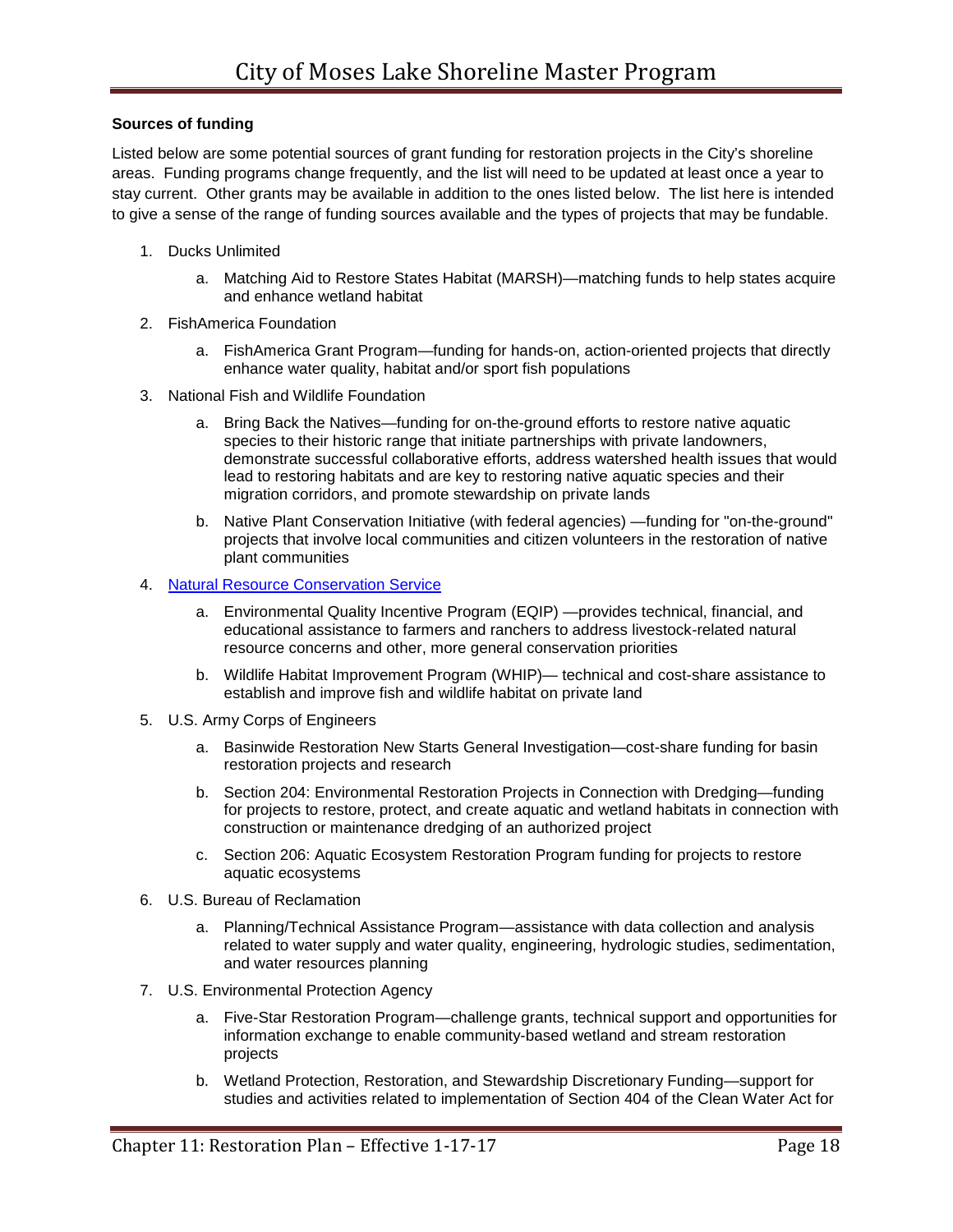both wetlands and sediment management. Projects can support regulatory, planning, restoration or outreach issues

- 8. U.S. Fish & Wildlife Service
	- a. North American Wetlands Conservation Act Grants Program— funding assistance to promote conservation of wetlands and associated habitats for migratory birds and other wildlife
	- b. Partners for Fish and Wildlife—a voluntary partnership program that helps private landowners restore wetlands and other important fish and wildlife habitats on their own lands
	- c. Cooperative Conservation Initiative —grants to restore natural resources and establish or expand wildlife habitat
- 9. Washington Department of Ecology (with U.S. EPA)
	- a. Nonpoint Source Implementation Grant (319) Program—grants to support activities including technical assistance, financial assistance, education, training, technology transfer, demonstration projects, and monitoring to assess the success of specific nonpoint source implementation projects
- 10. Washington Department of Fish and Wildlife
	- a. Landowner Incentive Program (LIP) —a competitive grant program to provide financial assistance to private individual landowners for the protection, enhancement, or restoration of habitat to benefit species-at-risk on privately owned lands
- 11. Washington Department of Natural Resources
	- a. Aquatic Lands Enhancement Account—grant-in-aid support for the purchase, improvement, or protection of aquatic lands for public purposes, and for providing and improving access to such lands

## **The City's Role**

The City of Moses Lake is likely to have a number of different roles in implementing this restoration plan. The City may undertake some activities itself, such as retrofitting storm sewer outlets, modifying park management to support shoreline ecological functions, and educating residents. The City may assist in moving other projects forward by participating in regional coordination. And, in some instances, the City may support a project undertaken by others, or champion a project while seeking an individual or organization to carry it out. For instance, the City might seek an organization to develop a brochure on a specific topic, which the City would then distribute to shoreline landowners. Or, the City might write a letter of support for an organization seeking funding to complete a project that will advance the City's restoration objectives.

The City will also need to evaluate progress toward its restoration goal, and make changes to keep its restoration strategies up to date.

#### **Prioritization**

The City will need to make decisions about what projects to undertake, what projects to support, and what projects to promote. When evaluating projects in which it has a role or in which a role is proposed for it, the City will use the following criteria to establish priorities:

- Availability of adequate funding to complete the project on schedule, maintain the completed project, and monitor outcomes
- Feasibility. Components of feasibility include, but are not limited to:
	- o Landowner willingness
	- o Public support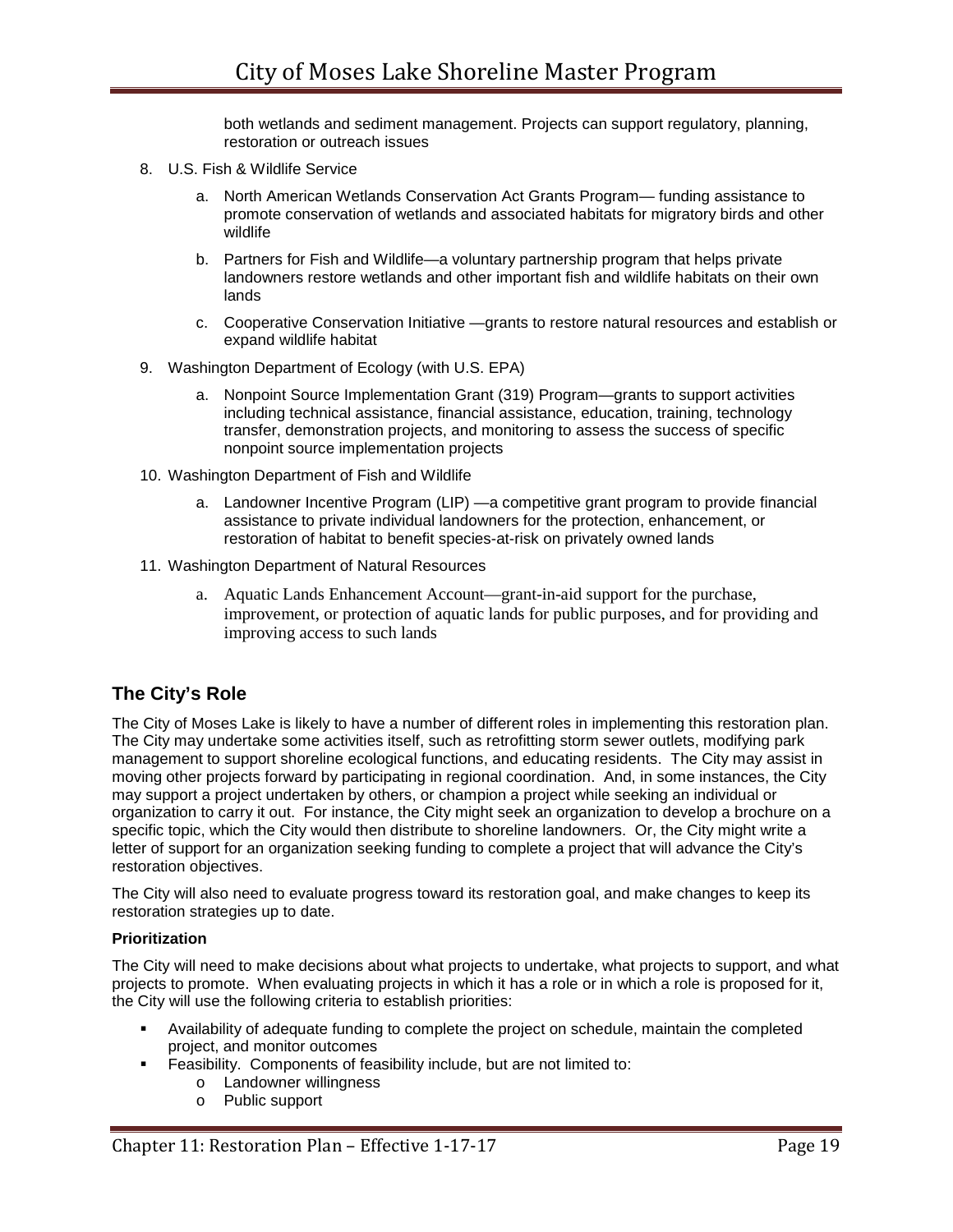- **Preference should be given to projects that will:** 
	- o Further the goals of this protection and restoration plan. When all other factors are equal, preference should be given to projects that will address more than one objective
	- o Employ one or more of the strategies in this protection and restoration plan
	- o In the case of restoration projects, address a known degraded condition
	- o Address a worsening situation (as opposed to one that is stable)
	- o Be consistent with other restoration and management plans
- Preference should be given to projects that will not cause damage to adjacent properties or shoreline areas

This plan includes a list of prioritization criteria, rather than restoration priorities, to give the City flexibility in evaluating projects that are not included in the plan and to allow for adaptive management. First, the plan does not list all possible projects. If projects that are not part of the plan are proposed, the criteria will allow the City to evaluate them.

#### **Monitoring and Adaptive Management**

The City will use monitoring and adaptive management to ensure continued progress toward its restoration goal.

- The City will monitor progress toward each of its restoration objectives using metrics appropriate to the objective. The metrics do not need to involve complicated ecological evaluations, although it will be useful to incorporate available data, such as water quality information gathered as part of TMDL work. The City can use simple quantitative measures such as number of storm sewer outfalls retrofitted, number of bulkheads replaced, changes in wetland ratings, changes in water quality, and number of hits on a City shoreline restoration website. It can also use qualitative assessments of its progress on strategies that involve, for instance, regional coordination and landowner education. The information generated will help the City to see which strategies and actions are working well and which may need to be refined (which will inform adaptive management) as well as gauge progress toward the objectives. As more data become available and the City is able to quantify restoration needs, it may choose to use more precise metrics.
- The City will use adaptive management, regularly reviewing its objectives, assessing progress, and updating its strategies and actions in response to its findings. Adaptive management means adapting the restoration plan to meet changing needs, conditions, and resources; and to respond to new information. As restoration work is completed, some approaches may cease to be applicable. Other approaches may prove unpopular or be impractical due to lack of funding or coordination challenges. In addition, new possibilities may present themselves as regional coordination bears fruit or as new data become available. Adaptive management will allow the City to keep the restoration plan fresh and relevant as it makes progress and learns does and doesn't work well under the specific circumstances operating in Moses Lake.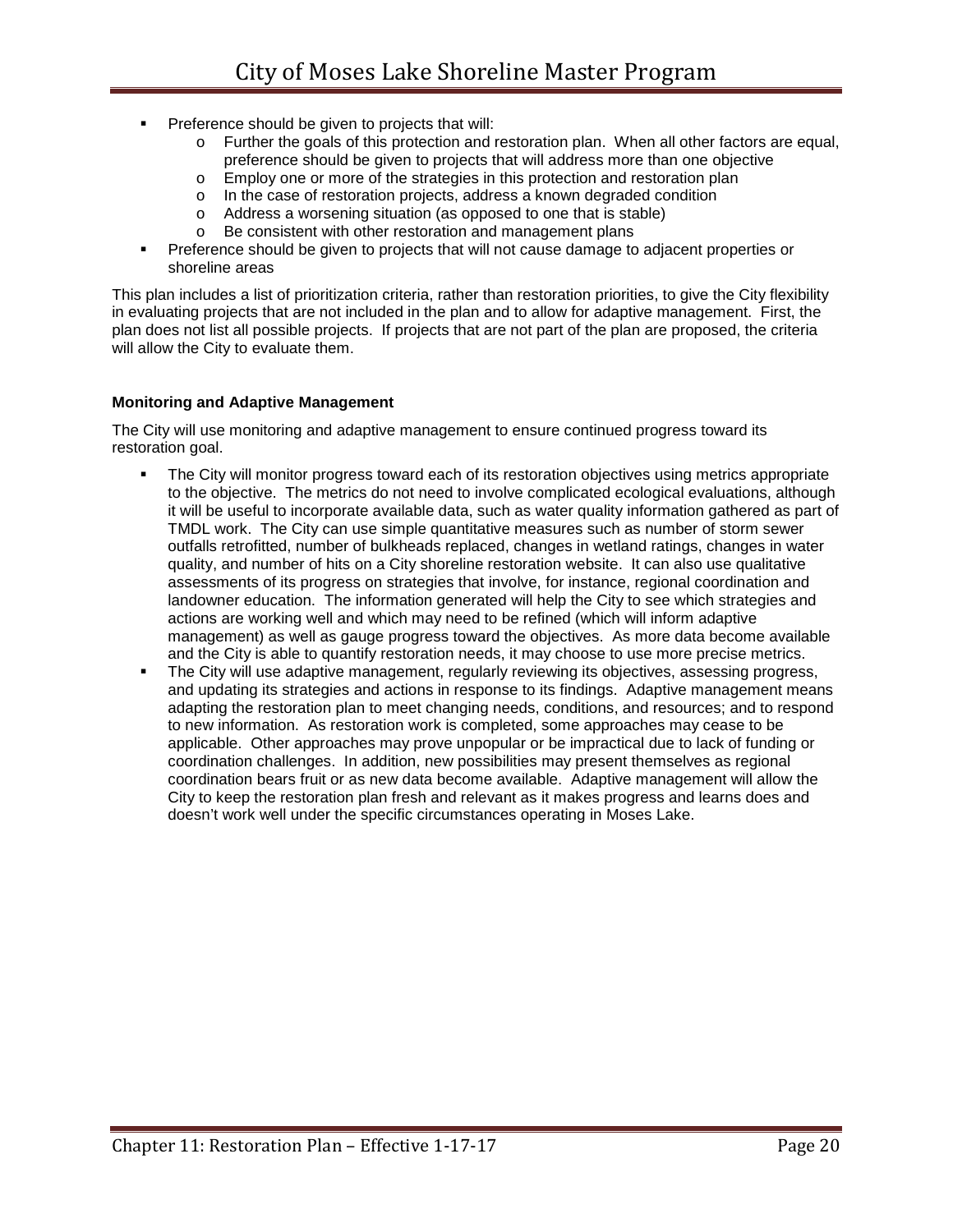## **Benchmarks and Timelines**

The table below outlines The City's shoreline restoration benchmarks and its timeline for meeting those benchmarks.

A benchmark is a point of reference against which progress toward the City's restoration goal ("Promote the restoration of Moses Lake to a healthy state that supports natural habitat while providing recreational benefits to the community") can be measured. Benchmarks make it easier to assess results, even when those results don't involve physical changes that are easy to see.

Both the benchmarks and the timeline are based on the City's current perception of restoration needs and resources available to meet those needs. They can be expected to evolve over time. As work is completed, the City will have a better sense of what needs to be done and what it can reasonably expect to accomplish given its resources and the constraints on those resources—both of which will be dynamic, always changing as the city grows and the needs of its citizens change. The City will also gain a growing understanding of how each restoration strategy is working and where resources will best be invested to achieve its restoration objectives and meets its goal.

| Year | <b>Benchmark</b>                                                                                                                                                                                                                                 |
|------|--------------------------------------------------------------------------------------------------------------------------------------------------------------------------------------------------------------------------------------------------|
| 2009 | • The City adopted the Stormwater Management Manual for Eastern Washington                                                                                                                                                                       |
| 2012 | • First replacement of a failing bulkhead with biotechnical stabilization by a private property<br>owner                                                                                                                                         |
| 2014 | . The City has adopted an updated SMP                                                                                                                                                                                                            |
|      | . The City has amended its Critical Areas Ordinance to increase wetland buffer widths outside<br>of shoreline areas and to ensure adequate protection of wetlands and their buffers                                                              |
| 2015 | • The City is administering its SMP and CAO effectively                                                                                                                                                                                          |
|      | • The City uses staff contact and educational materials to encourage landowners to restore<br>shoreline vegetation and enhance wetlands                                                                                                          |
|      | • City departments and programs all support healthy shoreline ecological function, through<br>mechanisms such as parks management, code administration, and development regulations                                                              |
|      | . The City has identified target parcels for restoration of vegetative cover and riparian buffers in<br>areas prone to high soil erosion                                                                                                         |
|      | . The City has evaluated its progress toward the goal of shoreline restoration and has instituted<br>a program of regular evaluation and adaptive management to ensure continued progress                                                        |
|      | • The City has developed an incentive program for restoration of vegetative cover and riparian<br>buffers in areas prone to high soil erosion                                                                                                    |
|      | . The City is actively involved in educating landowners, developers, recreationists, and other<br>users of the lake about shoreline ecological functions at ways of protecting and restoring<br>them. (The City's role may be as a coordinator.) |
|      | • The City uses incentives, as well as staff contact and educational materials, to encourage<br>landowners to restore shoreline vegetation and enhance wetlands                                                                                  |
| 2020 | . The City has highlighted locations for most efficient and effective stormwater retrofitting                                                                                                                                                    |
|      | • The City enjoys good working relationships with other local governments and with resource<br>agencies, and works in partnership with them to protect and restore shoreline ecological<br>functions at the ecosystem level                      |
|      | . The City has provided public access at the railroad grade in Neppel Park and restored the<br>emergent vegetation and vegetative buffer                                                                                                         |
|      | . On at least one City-owned site, the City has developed vegetative buffers around parking<br>areas and directed overland flow away from the lake                                                                                               |
|      | • The City has updated its development regulations to manage runoff from upland areas and to<br>protect vulnerable soils outside of shoreline areas                                                                                              |
|      | • An incentive program to encourage protection of wetlands on agricultural land is in place and<br>available to landowners throughout the subbasin, and the City and its partners are actively<br>promoting participation                        |
|      | • An incentive program to encourage protection of vegetative buffers on agricultural land is in<br>place and available to landowners throughout the subbasin, and the City and its partners are                                                  |